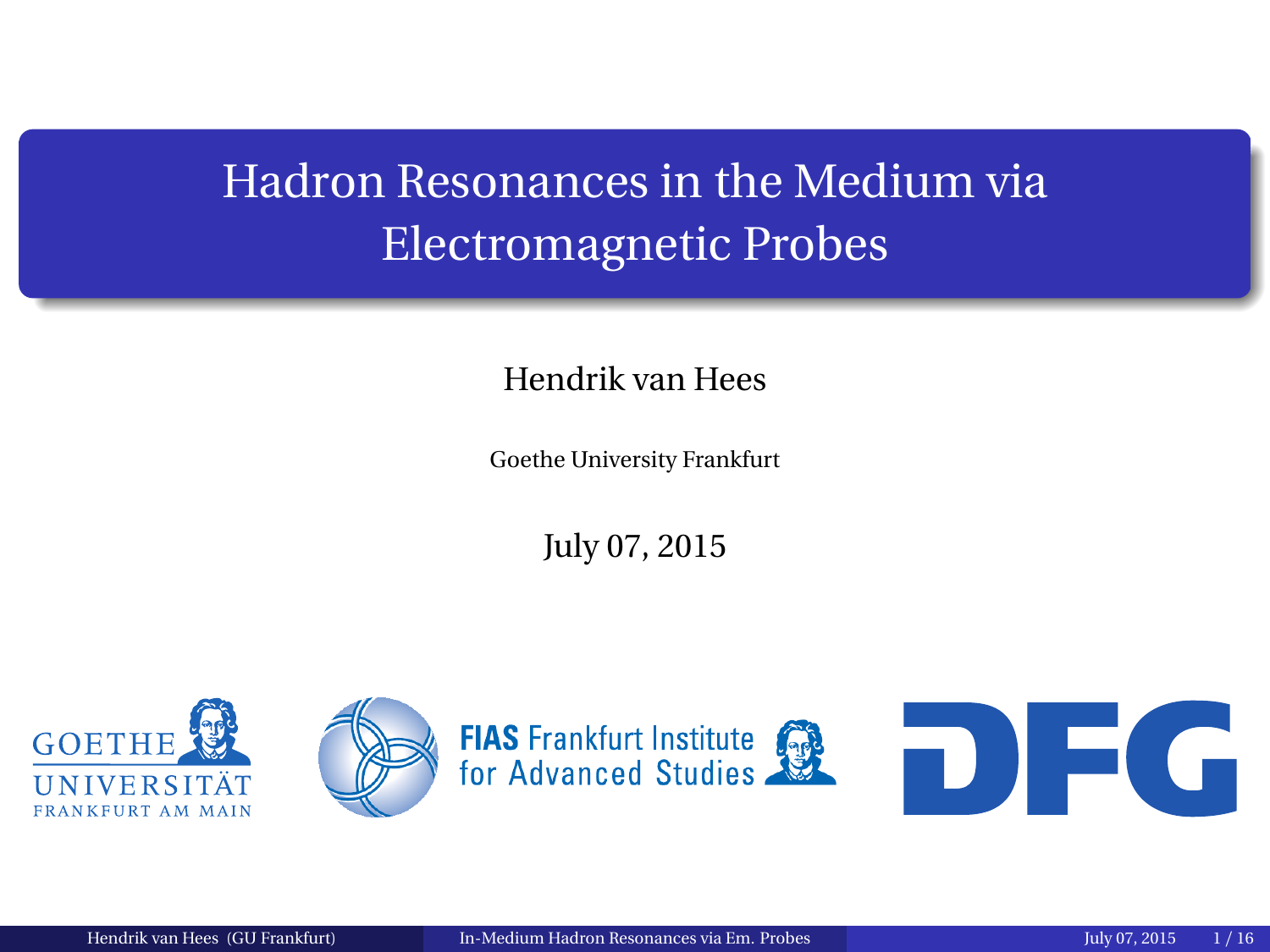<sup>1</sup> [Electromagnetic probes and hadron resonances](#page-2-0)

<sup>2</sup> [Coarse-grained transport approach \(UrQMD with Stephan Endres\)](#page-8-0)

<sup>3</sup> [Dielectrons at SIS energies \(HADES\)](#page-10-0)

[Dimuons at SPS \(NA60\)](#page-19-0)

### **[Conclusions](#page-38-0)**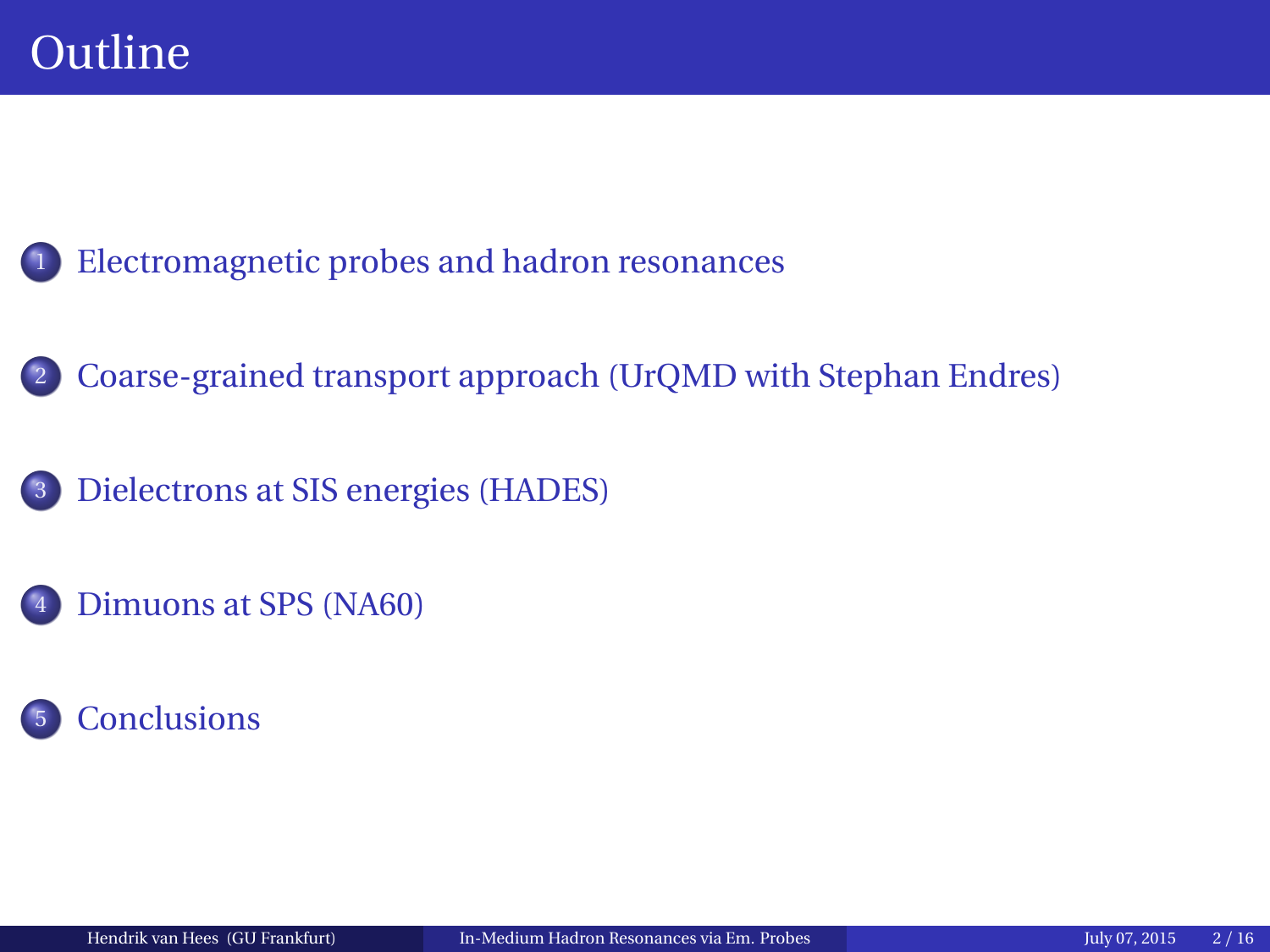# <span id="page-2-0"></span>Em. current correlator in-medium approaches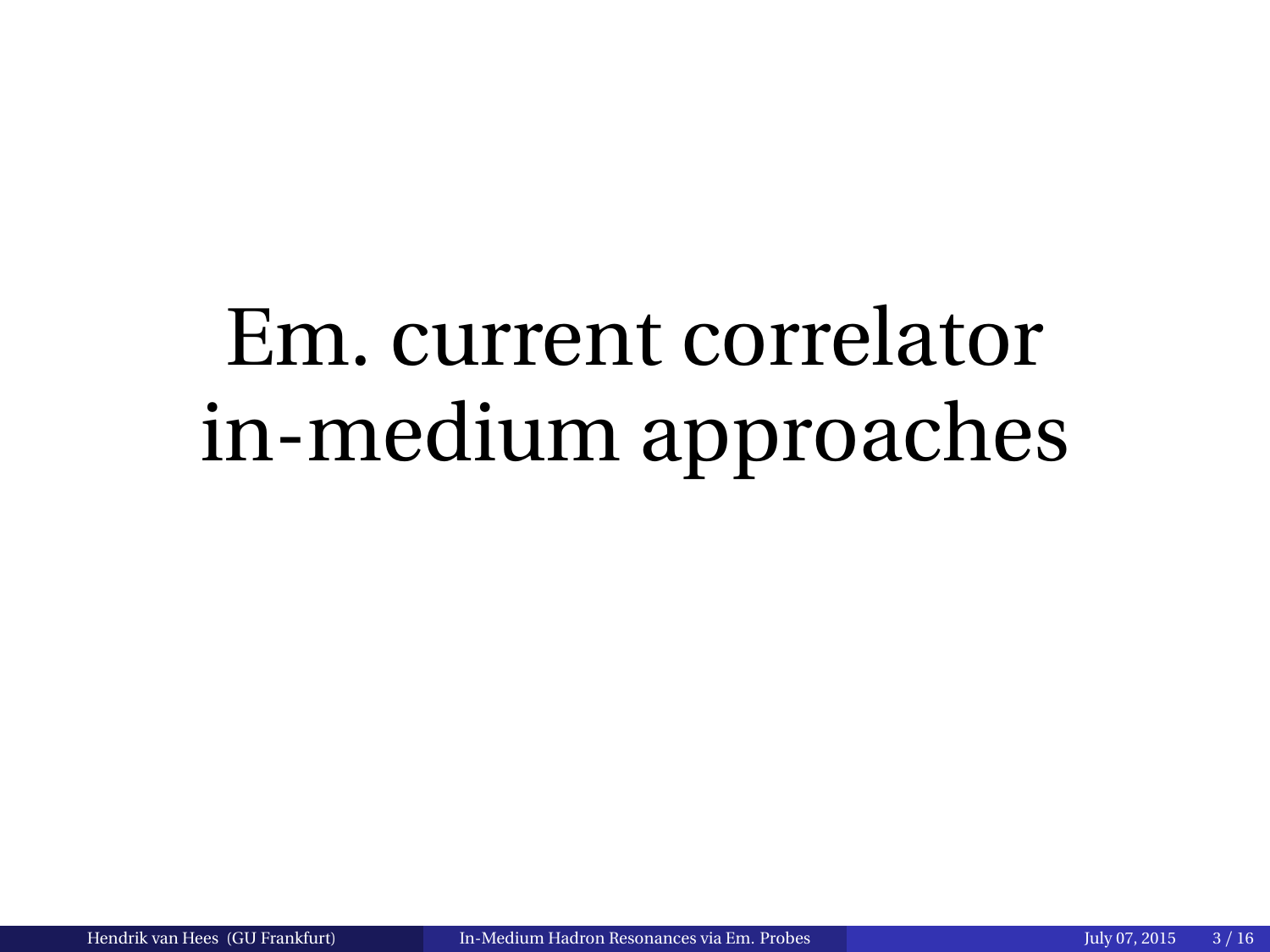### Em. current correlation function and dileptons

• dilepton thermal emission rates given by same  $\epsilon$  electromagnetic-current-correlation function ( $J_\mu = \sum_f Q_f \bar{\psi}_f \gamma_\mu \psi_f$ )

[McLerran+Toimela (1985), Weldon (1990), Gale+Kapusta (1991),...]

$$
\Pi_{\mu\nu}^{<}(q) = \int d^{4}x \exp(iq \cdot x) \langle J_{\mu}(0)J_{\nu}(x) \rangle_{T} = -2f_{B}(q \cdot u) \text{Im} \Pi_{\mu\nu}^{(\text{ret})}(q)
$$

$$
\frac{dN_{e+e-}}{d^{4}x d^{4}q} = -g^{\mu\nu} \frac{\alpha^{2}}{3q^{2} \pi^{3}} \text{Im} \Pi_{\mu\nu}^{(\text{ret})}(q) \Big|_{q^{2} = M_{e+e-}^{2}} f_{B}(q \cdot u)
$$

- *u*: four-velocity of the fluid cell;  $p \cdot u = p_0^{\text{hb}}$  energy in "heat-bath frame"
- **to lowest order in** *α***:**  $e^2 \Pi_{\mu\nu} \approx \Sigma_{\mu\nu}^{(\gamma)}$
- vector-meson dominance model:

$$
\Sigma_{\mu\nu}^{\gamma}=\text{VIVO66666}^{\text{G}_{\rho}}\text{VIV}
$$

- need in-medium spectral functions of vector bosons
- additional sources: OGP, "multi-pion" processes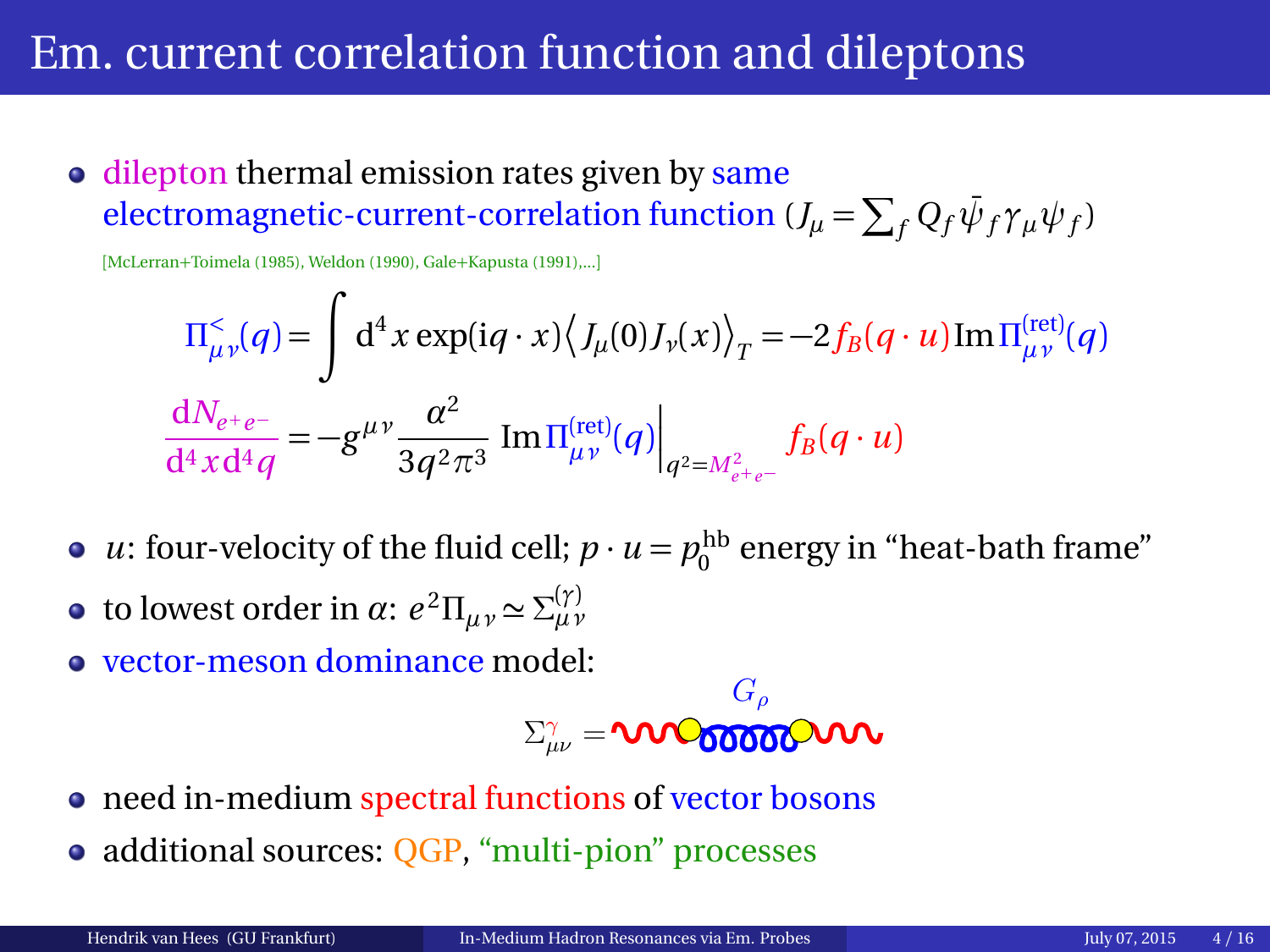# Hadronic many-body theory

- $\bullet$  HMBT for vector mesons [Ko et al, Chanfray et al, Herrmann et al, Rapp et al, ...]
- **•**  $ππ$  interactions and **baryonic excitations**



- +corresponding vertex corrections ⇔ gauge invariance
- Baryon (resonances) important, even at RHIC with low **net** baryon density  $n_B - n_{\bar{B}}$
- reason:  $n_B + n_{\bar{B}}$  relevant (CP inv. of strong interactions)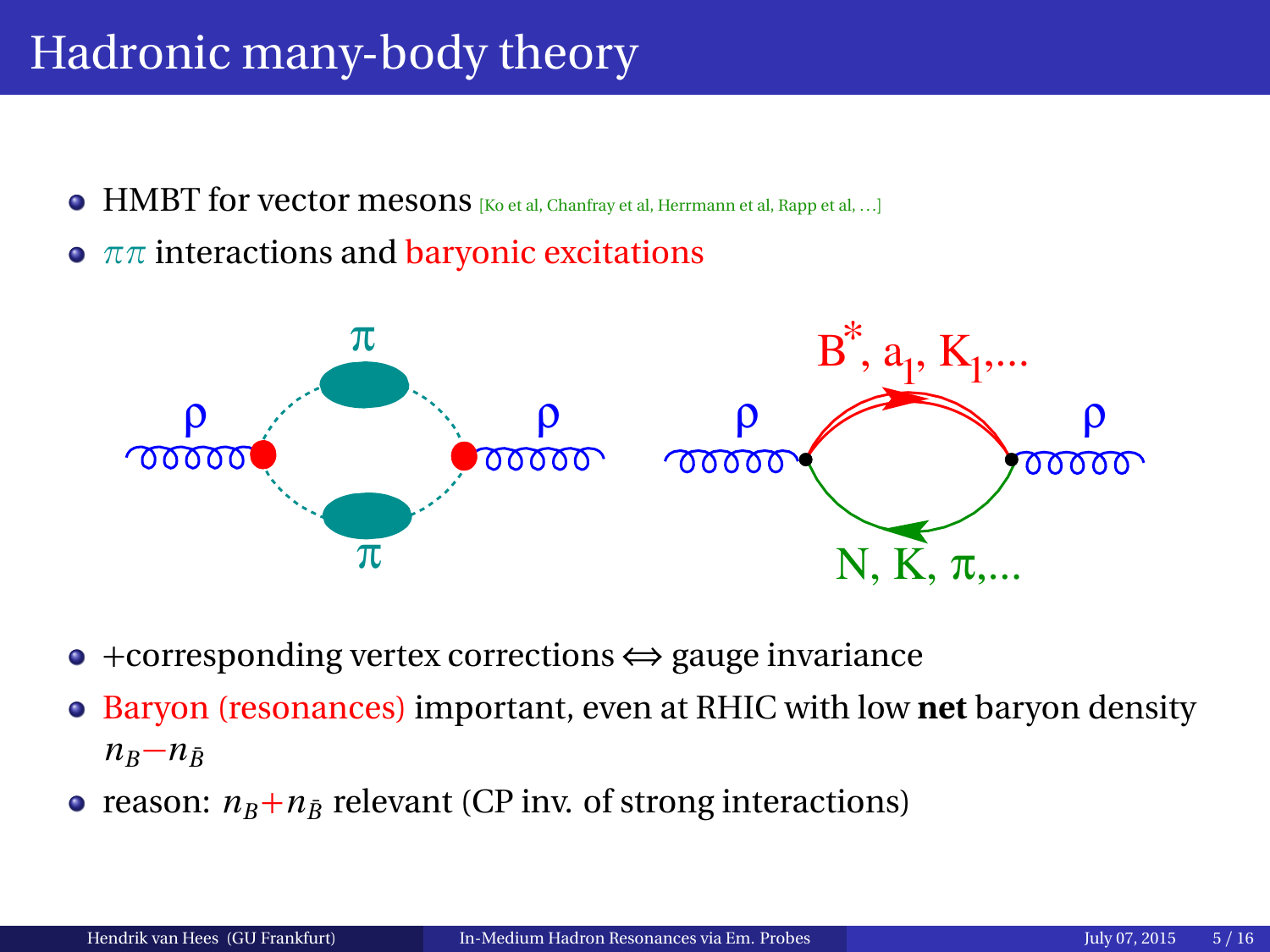# In-medium spectral functions and baryon effects



[ R. Rapp, J. Wambach Adv. Nucl. Phys **25**, 1 (2000), R. Rapp, J. Wambach, HvH,Landolt-Börnstein I/23, 4âĂŞ1 (2009), arXiv: 0901.3289 [hep-ph]]

### • baryon effects important

- large contribution to broadening of the peak
- responsible for most of the strength at small *M*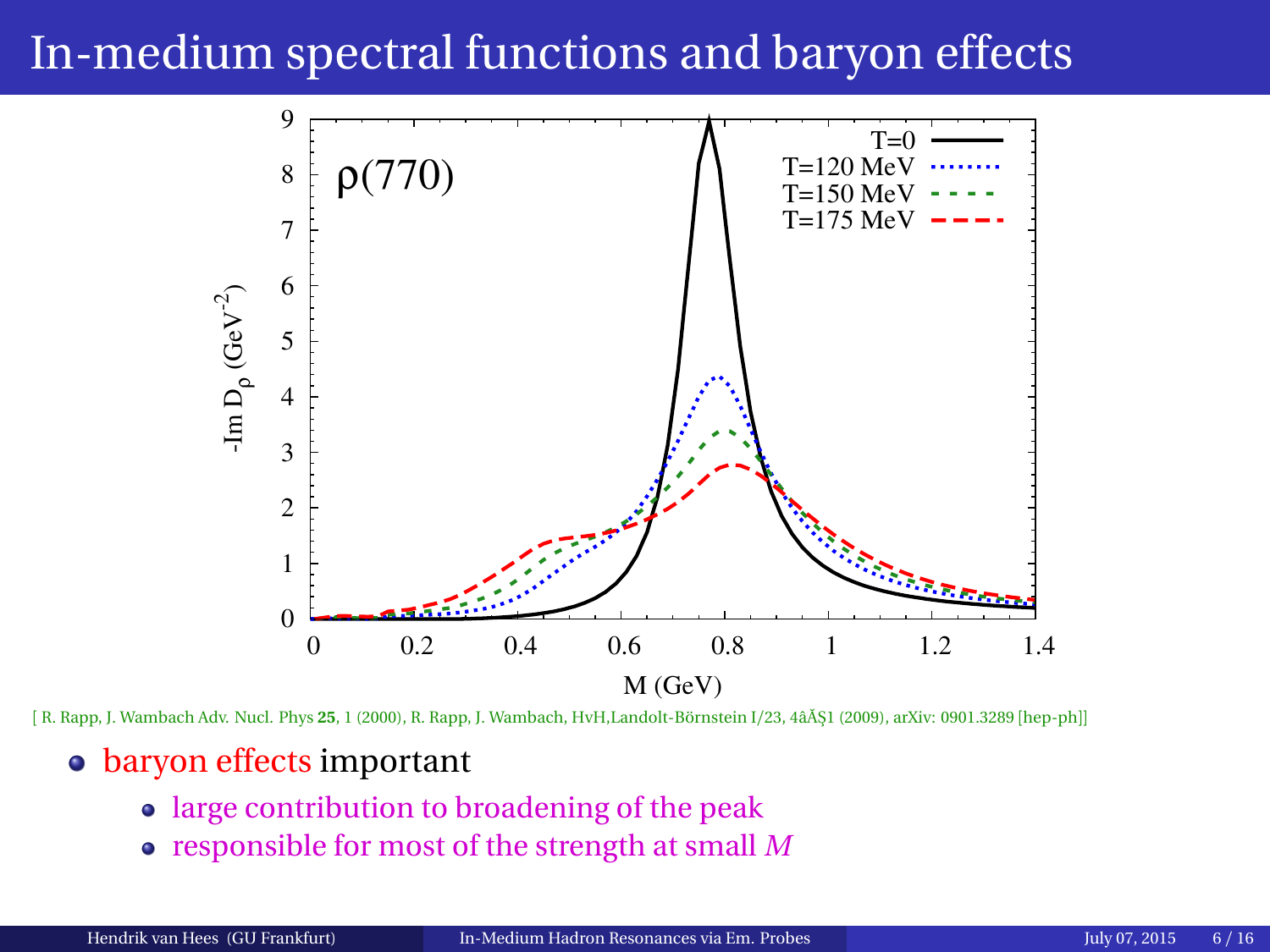# In-medium spectral functions and baryon effects



[ R. Rapp, J. Wambach Adv. Nucl. Phys **25**, 1 (2000), R. Rapp, J. Wambach, HvH,Landolt-Börnstein I/23, 4âĂŞ1 (2009), arXiv: 0901.3289 [hep-ph]]

#### • baryon effects important

- large contribution to broadening of the peak
- responsible for most of the strength at small *M*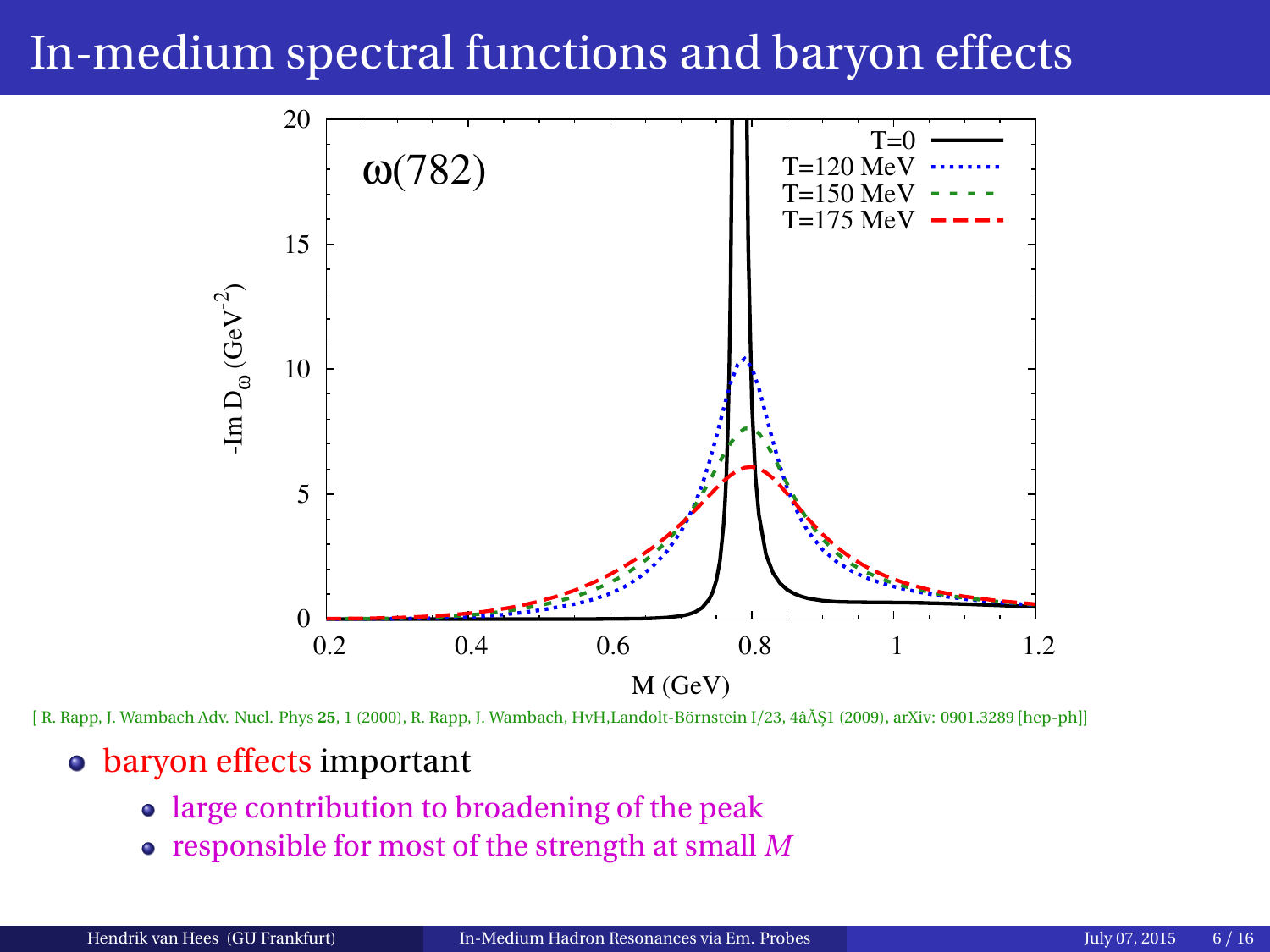# In-medium spectral functions and baryon effects



[ R. Rapp, J. Wambach Adv. Nucl. Phys **25**, 1 (2000), R. Rapp, J. Wambach, HvH,Landolt-Börnstein I/23, 4âĂŞ1 (2009), arXiv: 0901.3289 [hep-ph]]

#### • baryon effects important

- large contribution to broadening of the peak
- responsible for most of the strength at small *M*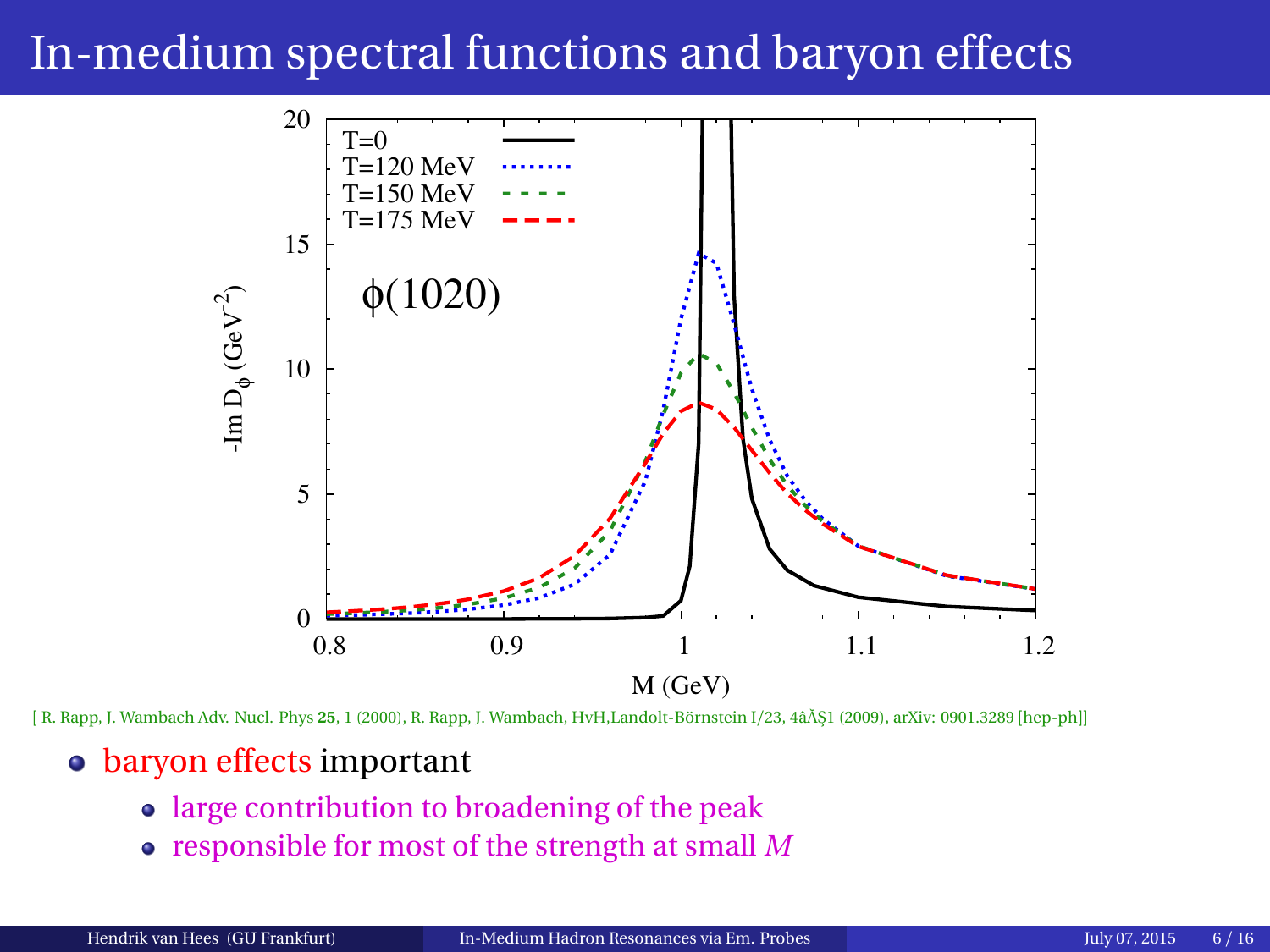# <span id="page-8-0"></span>Coarse-grained UrQMD

### (with S. Endres, J. Weil, M. Bleicher)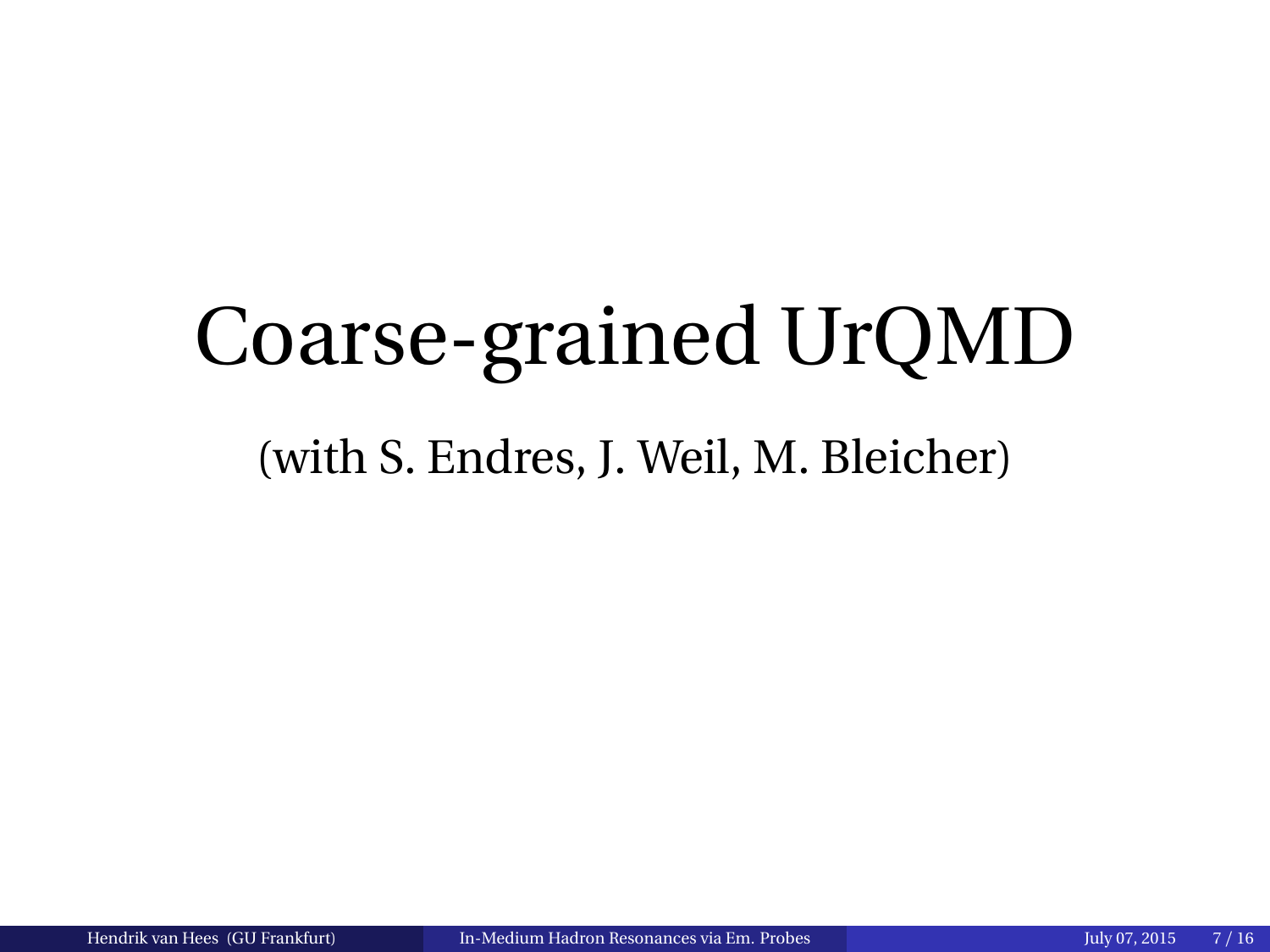# Coarse-grained UrQMD (CGUrQMD)

- problem with medium modifications of spectral functions/interactions
- only available in equilibrium many-body QFT models
- use "in-medium cross sections" naively: double counting?!?
- way out: map transport to local-equilibrium fluid
- use ensemble of UrQMD runs with an equation of state
- fit temperature, chemical potentials, flow-velocity field from anisotropic energy-momentum tensor [W. Florkowski et al NPA **904-905**, 803c (2013)]

$$
T^{\mu\nu} = (\epsilon + P_{\perp})u^{\mu}u^{\nu} - P_{\perp}g^{\mu\nu} - (P_{\parallel} - P_{\perp})V^{\mu}V^{\nu}
$$

- thermal rates from partonic/hadronic QFT become applicable
- extrapolated lattice QGP and Rapp-Wambach hadronic many-body theory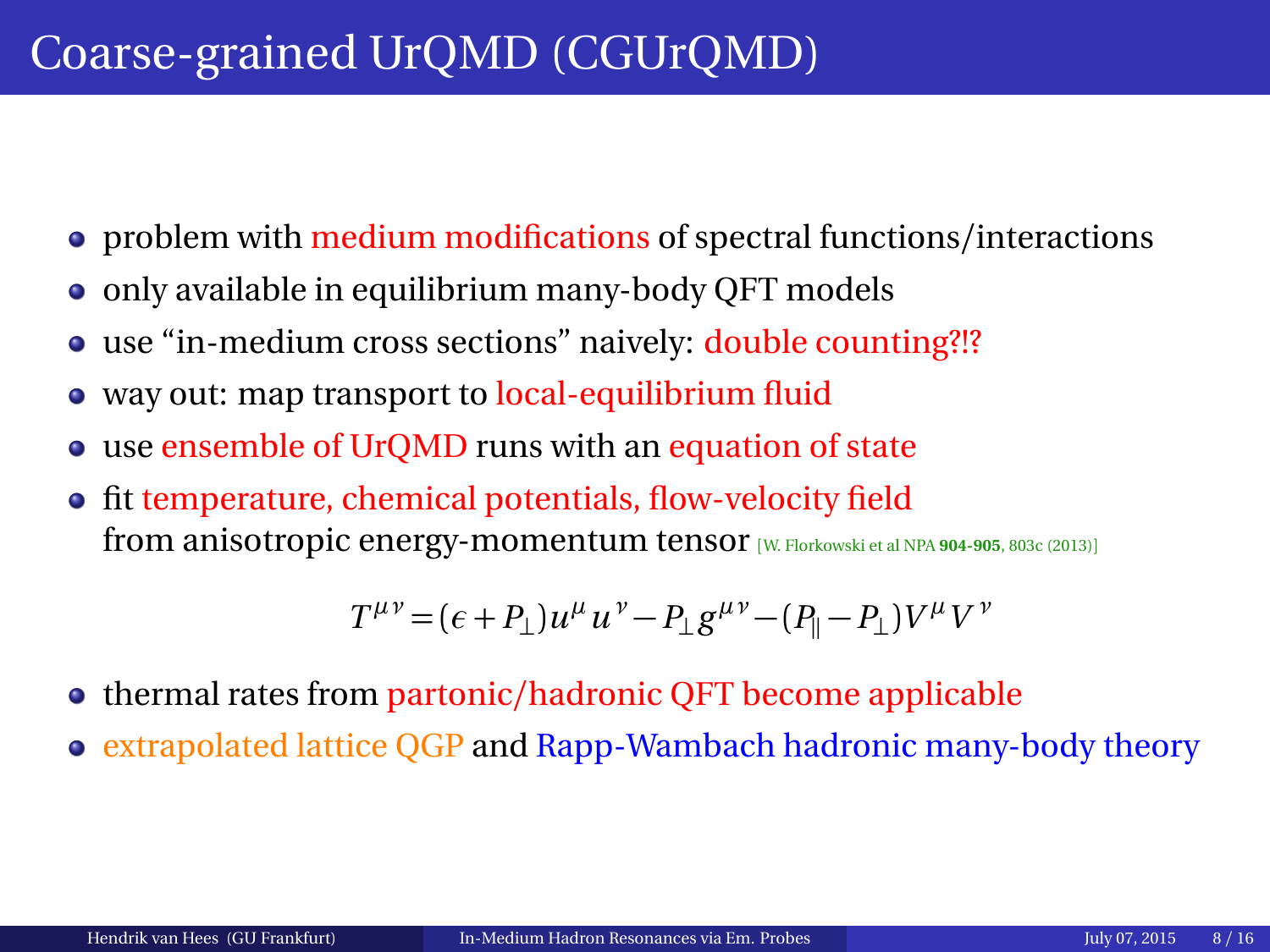# <span id="page-10-0"></span>Dielectrons (SIS/HADES)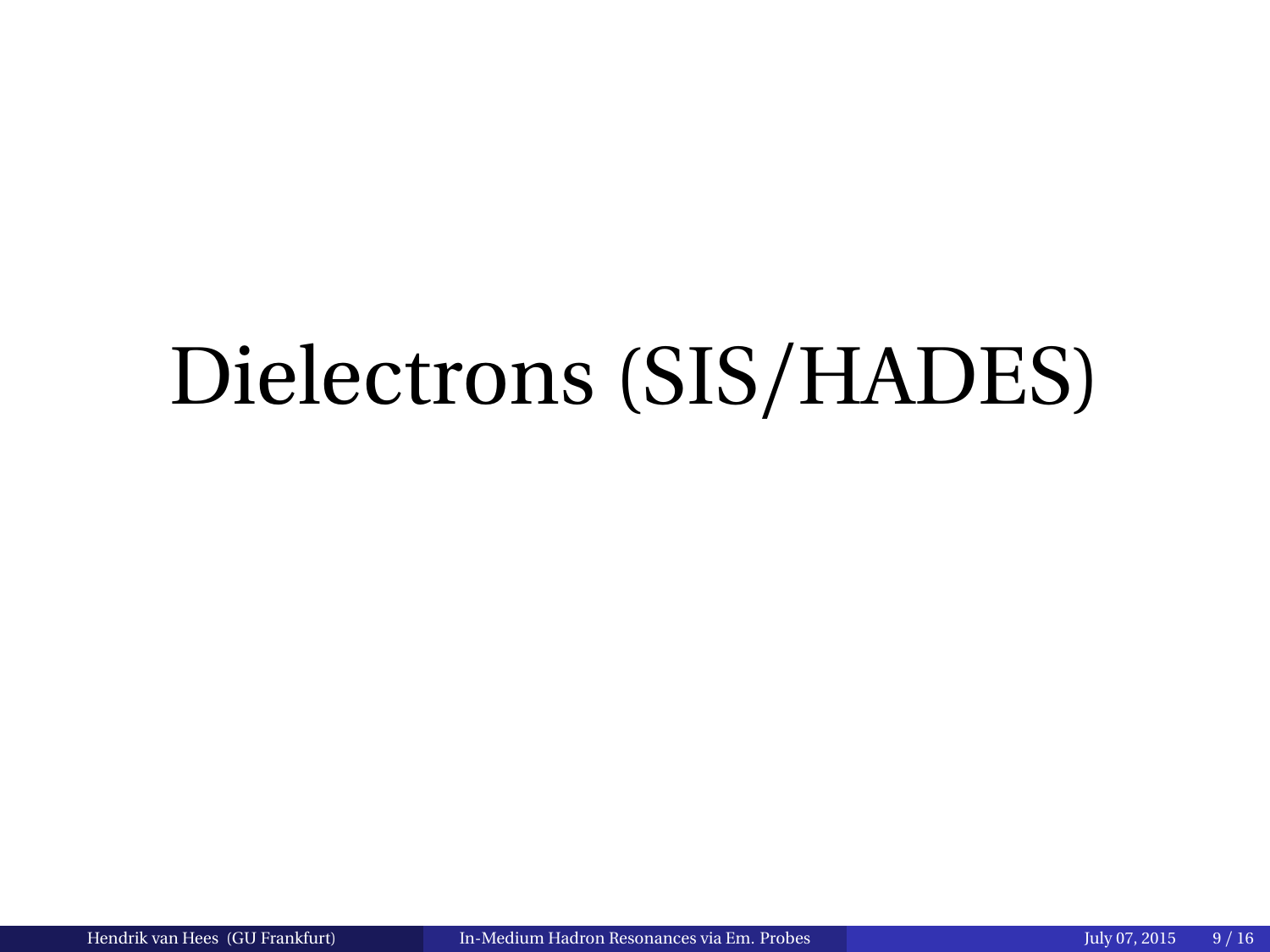- coarse-graining method works at low energies!
- $\bullet$  UrQMD-medium evolution + RW-QFT rates [S. Endres, HvH, J. Weil, M. Bleicher, arXiv: 1505.06131 [nucl-th]]

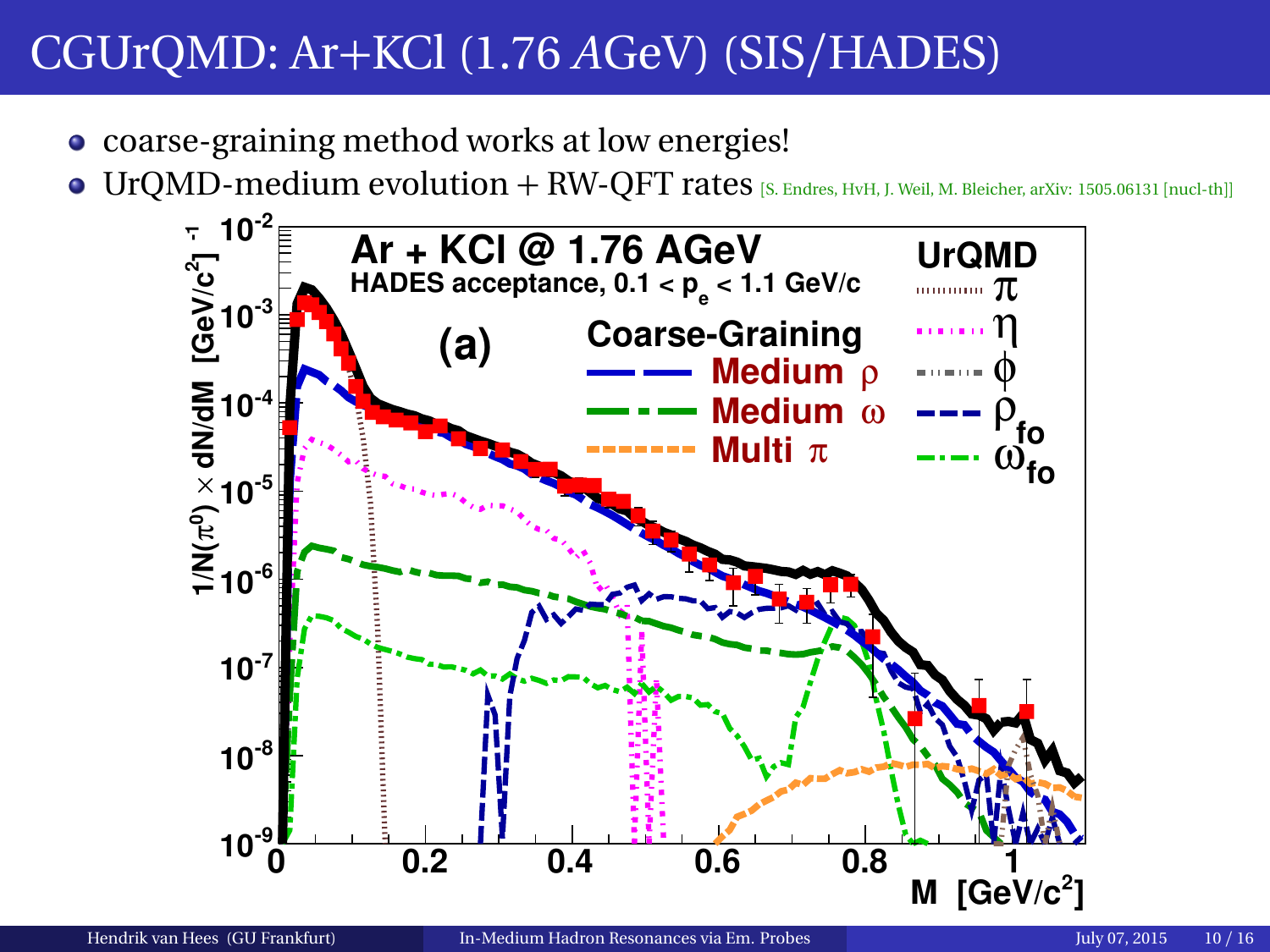- dielectron spectra from Ar + KCl(1.76  $A$ GeV)  $\rightarrow$  e<sup>+</sup>e<sup>-</sup> (SIS/HADES)
- $m_t$  **spectra** [S. Endres, HvH, J. Weil, M. Bleicher, arXiv: 1505.06131 [nucl-th]]  $\bullet$
- $M_{ee}$  < 0.13 GeV

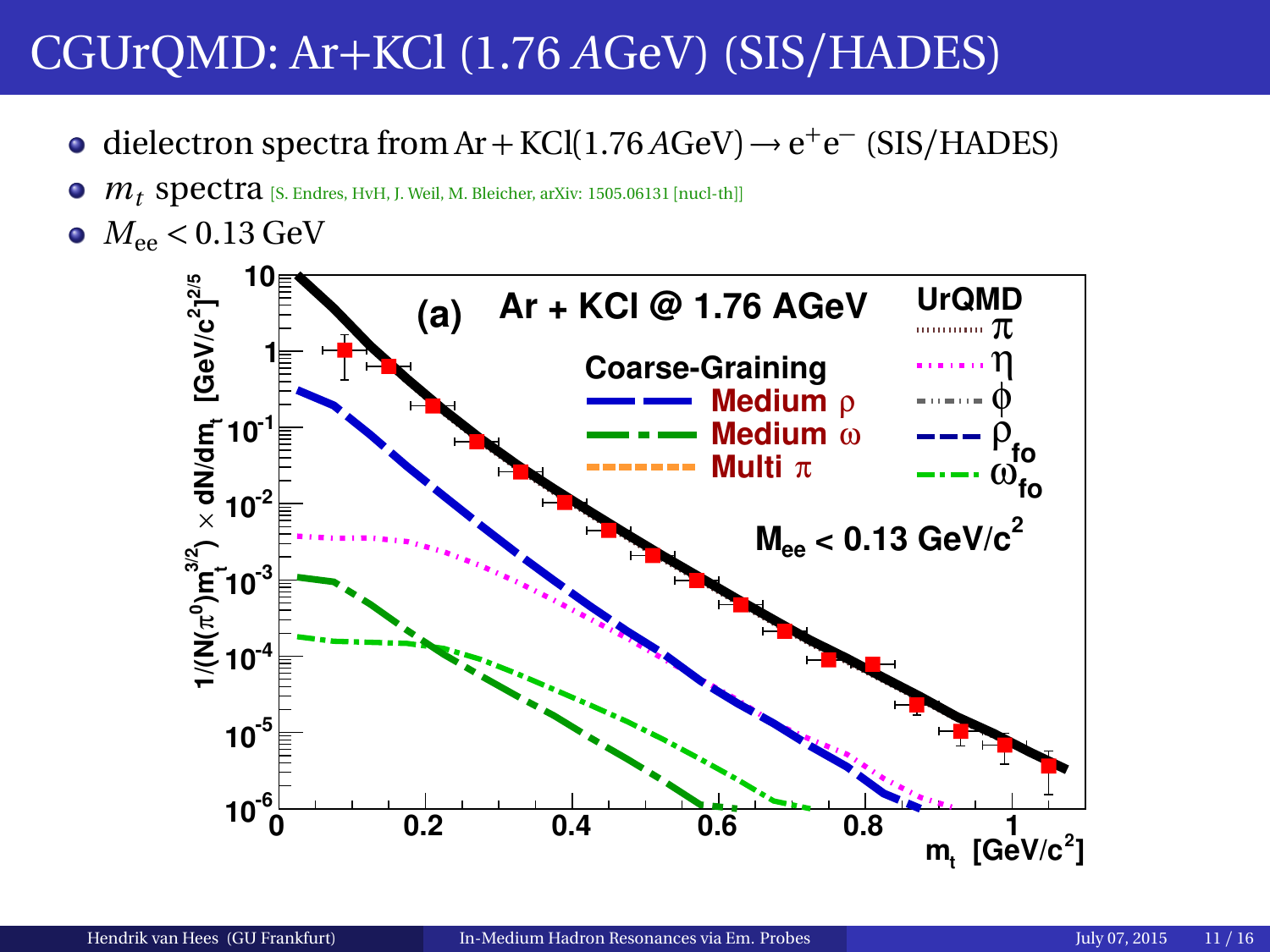- dielectron spectra from Ar + KCl(1.76 *A*GeV) → e<sup>+</sup>e<sup>-</sup> (SIS/HADES)
- $m_t$  Spectra [S. Endres, HvH, J. Weil, M. Bleicher, arXiv: 1505.06131 [nucl-th]]  $\bullet$
- $\bullet$  0.13 GeV $M_{ee}$  < 0.3 GeV

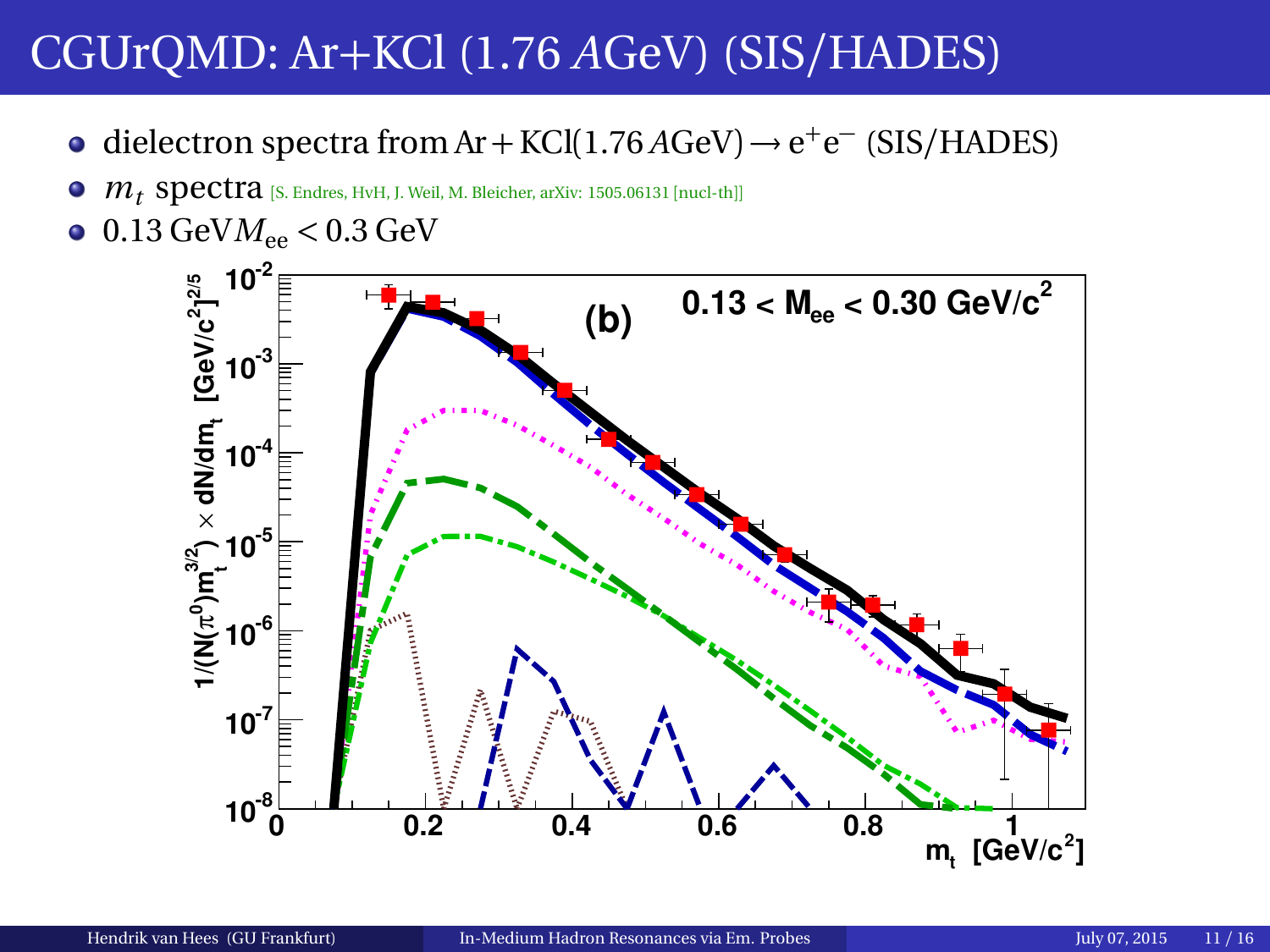- dielectron spectra from Ar + KCl(1.76  $A$ GeV)  $\rightarrow$  e<sup>+</sup>e<sup>-</sup> (SIS/HADES)
- $\bullet$  $m_t$  **spectra** [S. Endres, HvH, J. Weil, M. Bleicher, arXiv: 1505.06131 [nucl-th]]
- $\bullet$  0.3 GeV $M_{ee}$  < 0.45 GeV

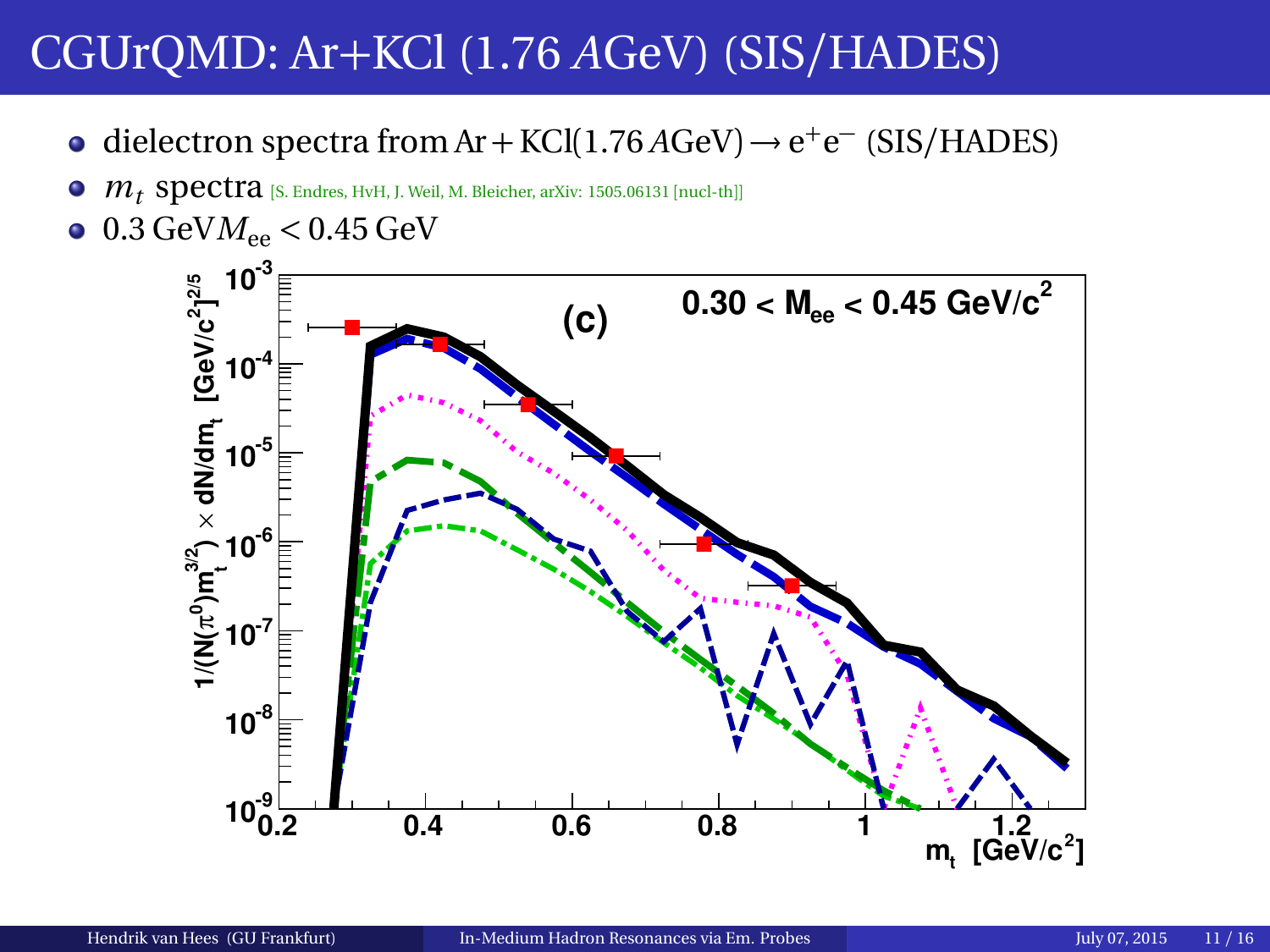- dielectron spectra from Ar + KCl(1.76  $A$ GeV)  $\rightarrow$  e<sup>+</sup>e<sup>-</sup> (SIS/HADES)
- $m_t$  Spectra [S. Endres, HvH, J. Weil, M. Bleicher, arXiv: 1505.06131 [nucl-th]]  $\bullet$
- $0.45 \text{ GeV}$  $M_{ee}$  < 0.65 GeV

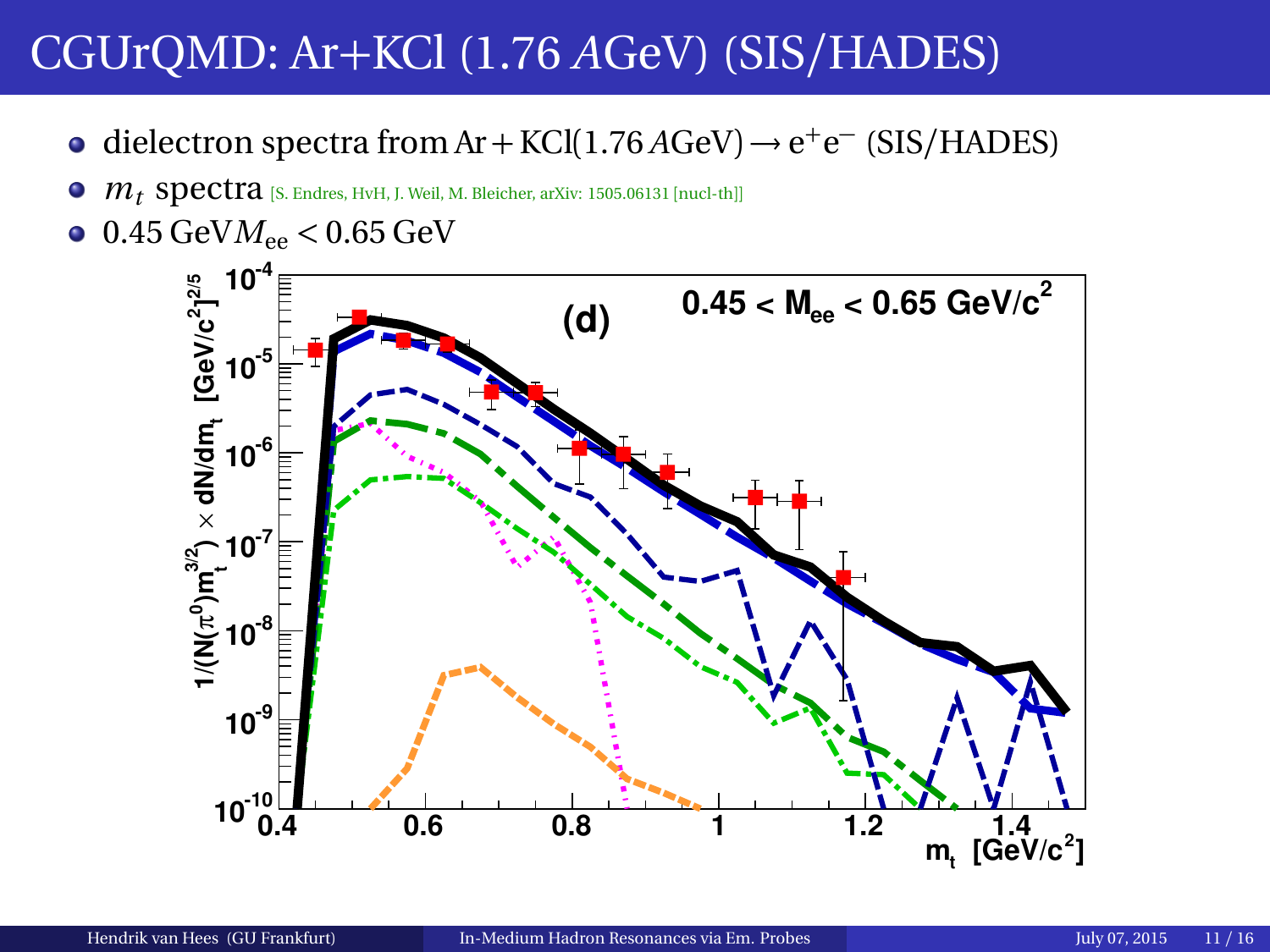- dielectron spectra from Ar + KCl(1.76  $A$ GeV)  $\rightarrow$  e<sup>+</sup>e<sup>-</sup> (SIS/HADES)
- $m_t$  **spectra** [S. Endres, HvH, J. Weil, M. Bleicher, arXiv: 1505.06131 [nucl-th]]  $\bullet$
- $M_{ee}$  > 0.65 GeV

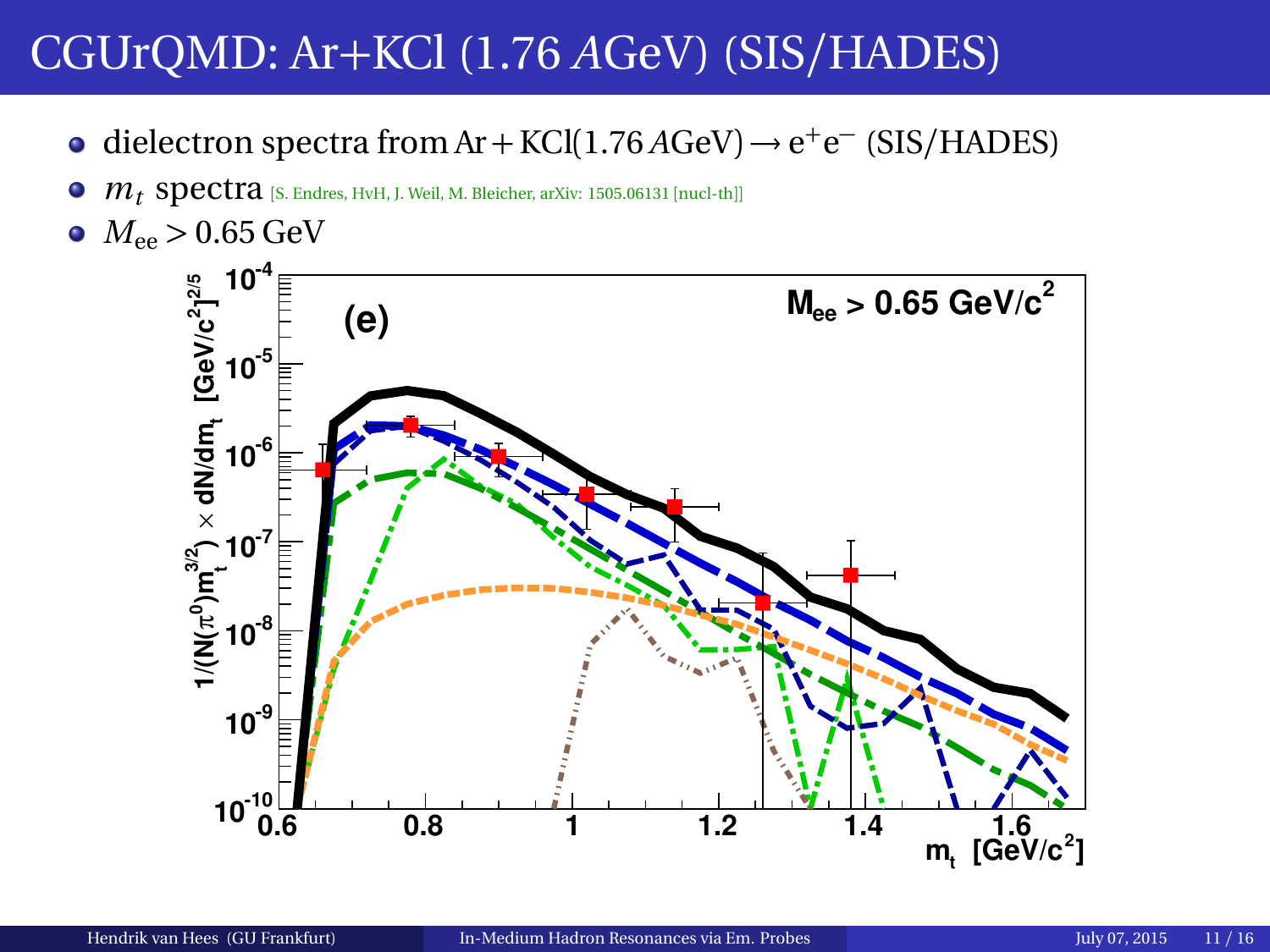- dielectron spectra from Ar + KCl(1.76 *A*GeV) → e<sup>+</sup>e<sup>-</sup> (SIS/HADES)
- $\bullet$   $m_t$  spectra [S. Endres, HvH, J. Weil, M. Bleicher, arXiv: 1505.06131 [nucl-th]]
- rapidity spectrum  $(M_{ee} < 0.13 \text{ GeV})$

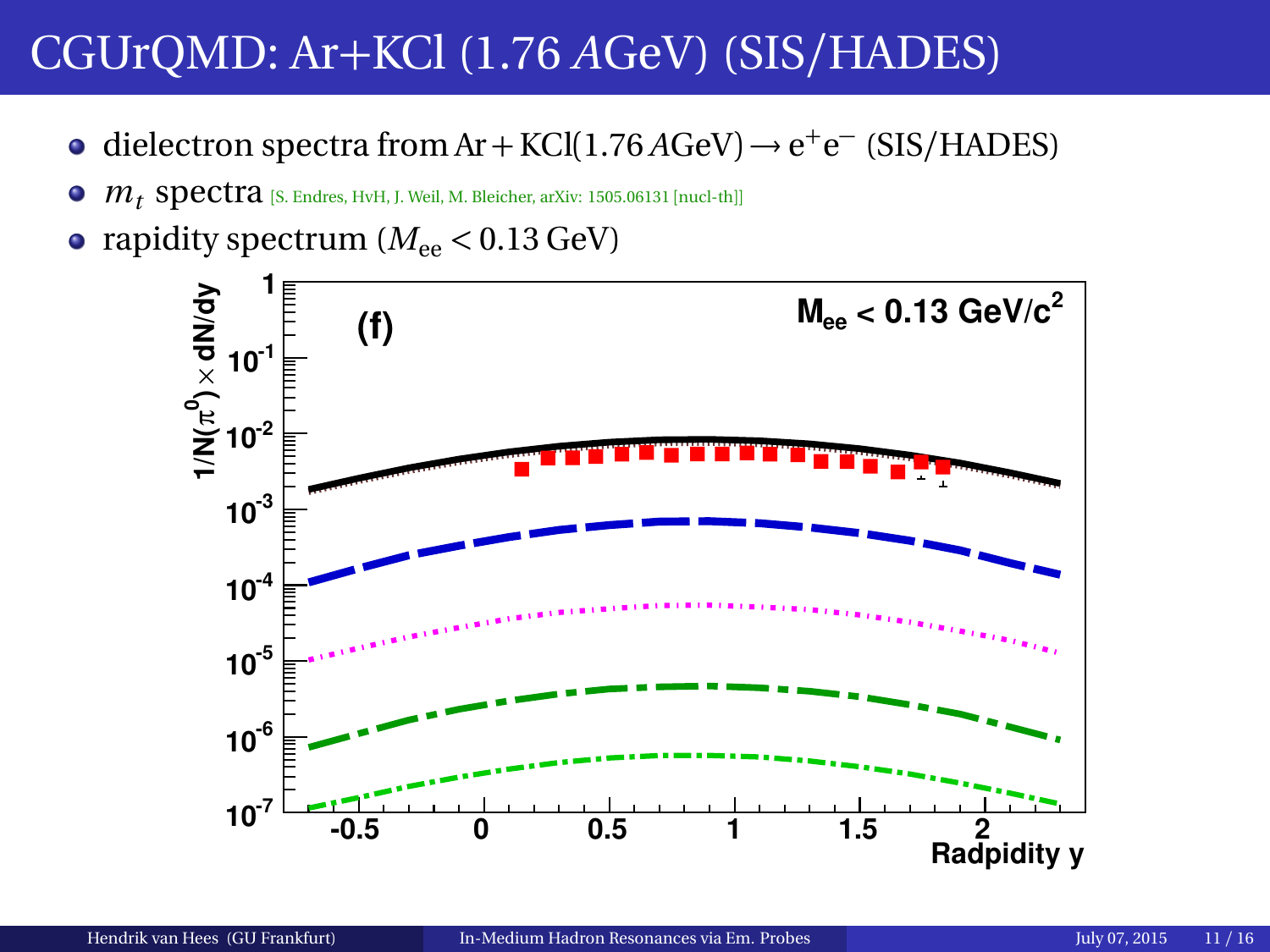# CGUrQMD: Au+Au (1.23 *A*GeV) (SIS/HADES)



- caveat:  $pp/np$  acceptance filter with single-e cut,  $p_t < 100$  MeV
- correct filter urgently needed!
- excellent agreement with preliminary HADES data (data points not shown here on request of the HADES collaboration)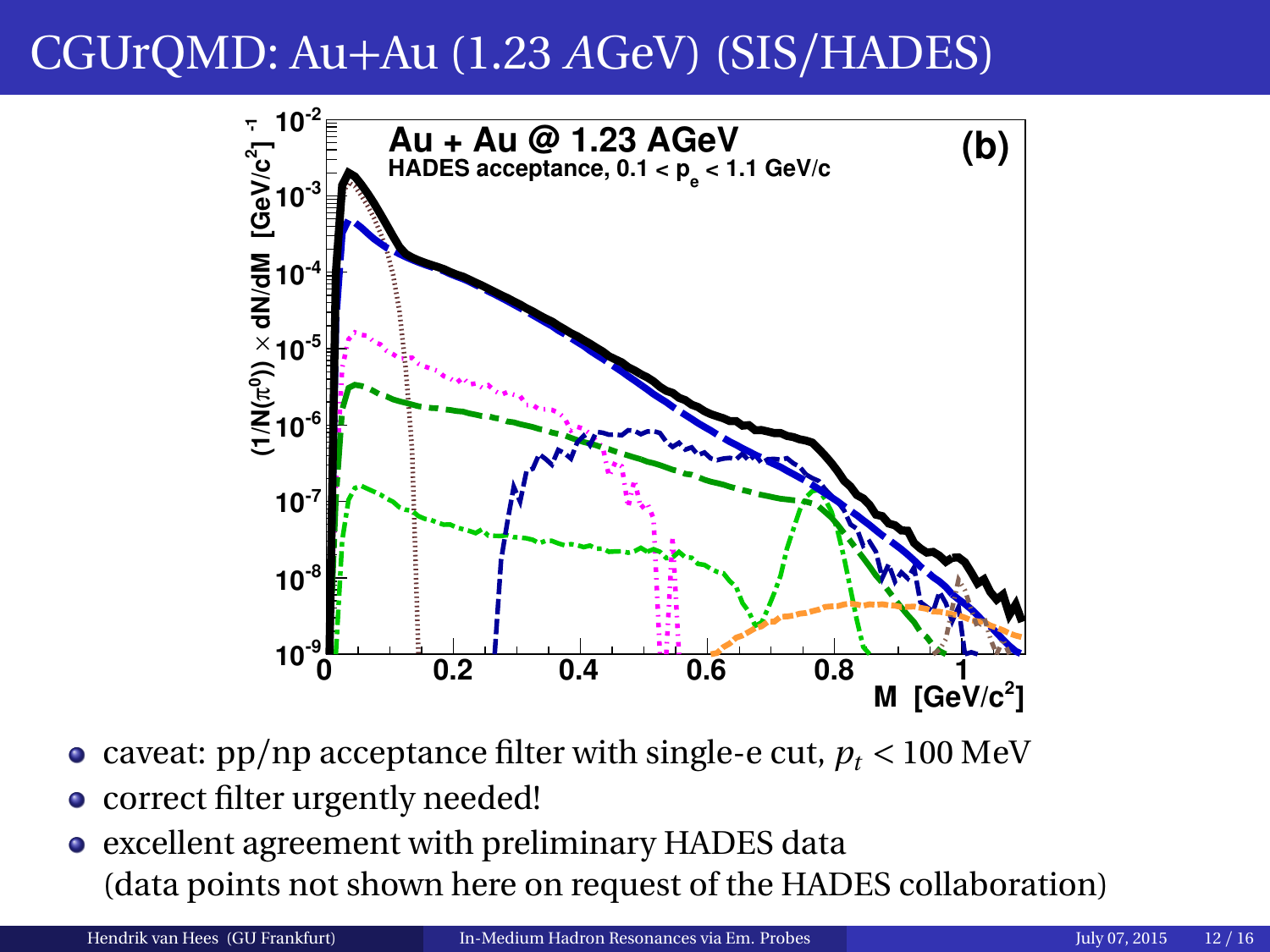# <span id="page-19-0"></span>Dimuons (SPS/NA60)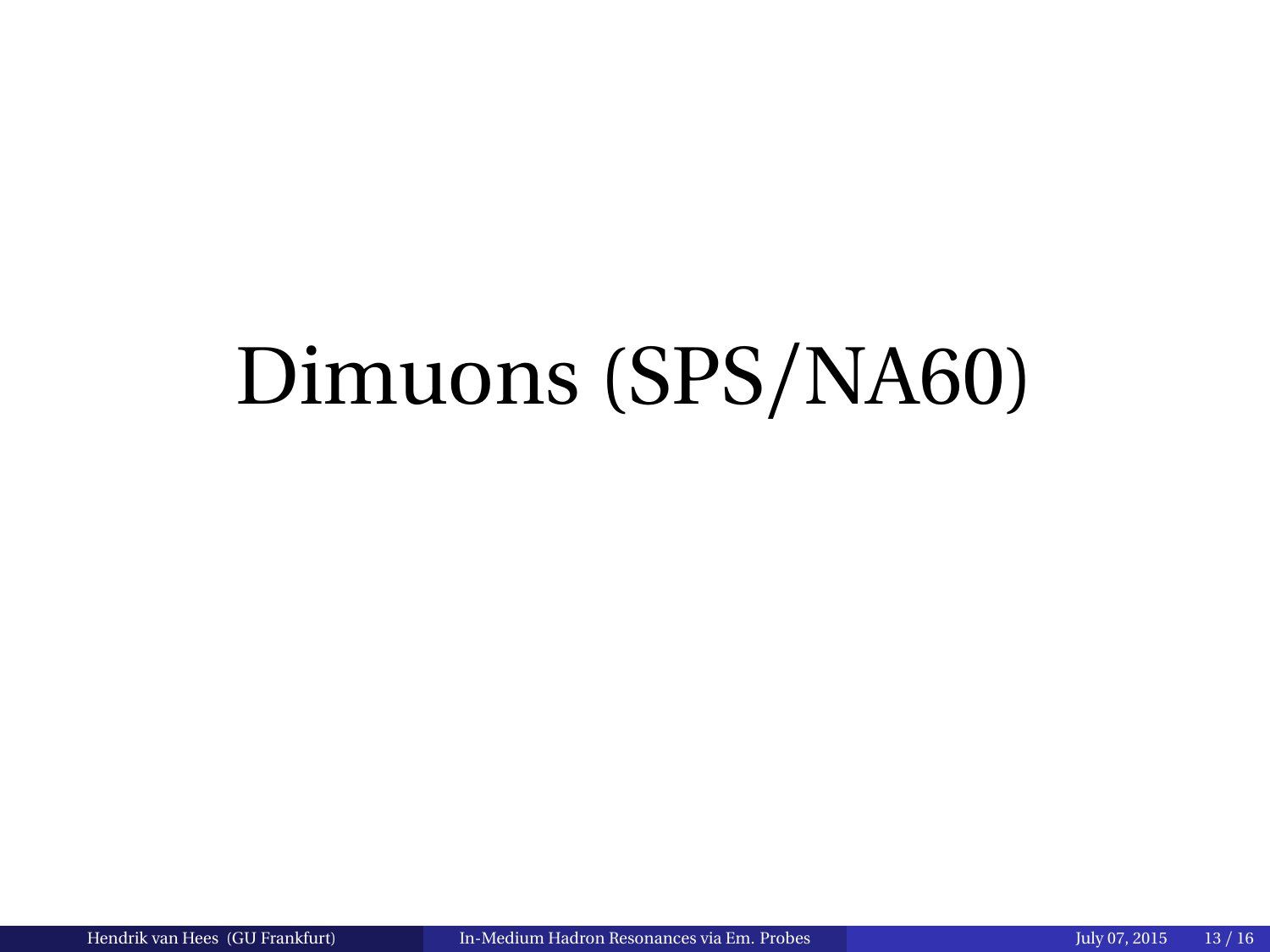dimuon spectra from In + In(158 *A*GeV) →  $\mu^+\mu^-$  (NA60)

[S. Endres, HvH, J. Weil, M. Bleicher, PRC **91**, 054911 (2015)]

 $\bullet$  min-bias data (d*N*<sub>ch</sub>/d *y* = 120)

• note the importance of baryon effects!

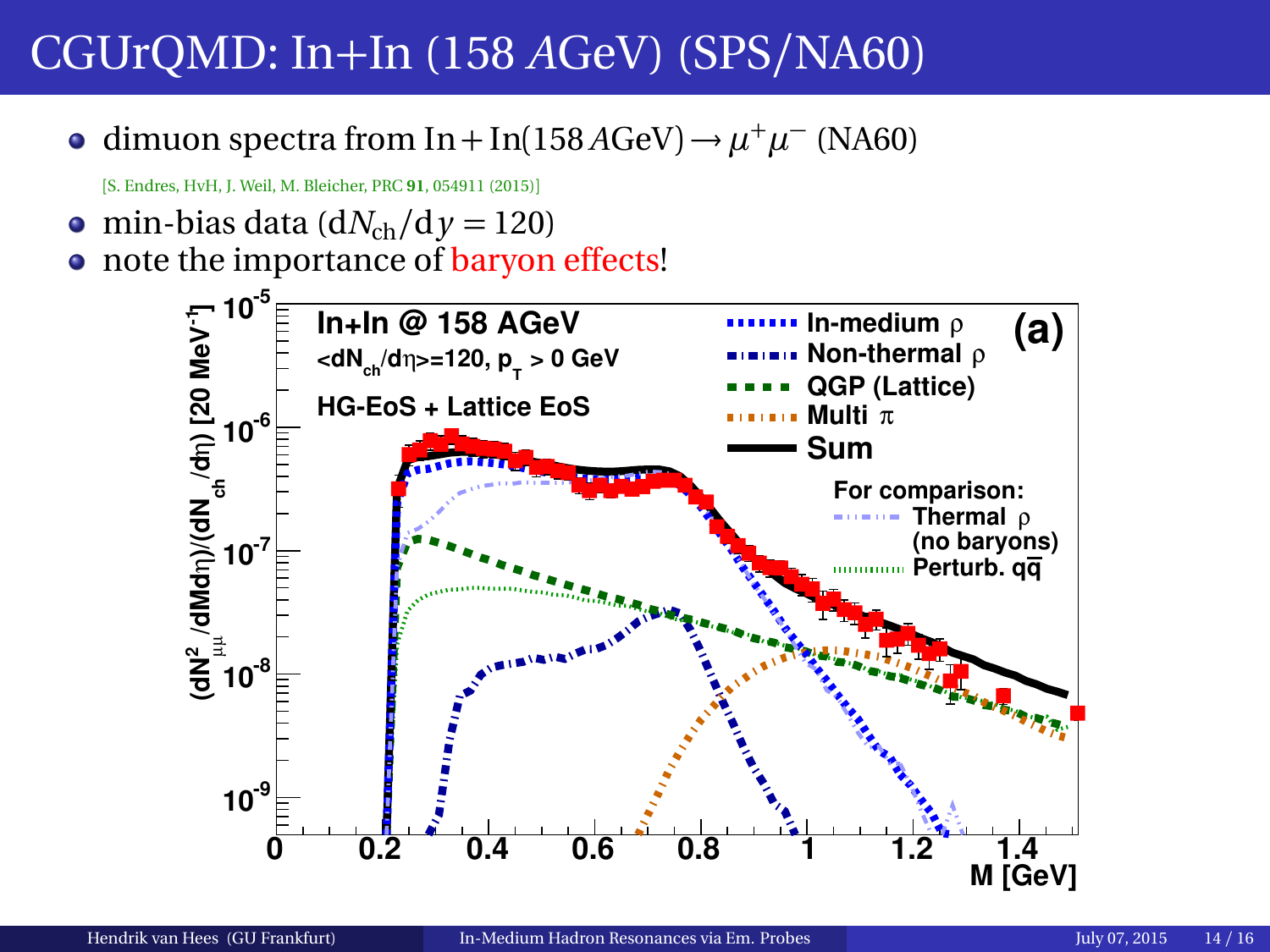dimuon spectra from In + In(158 *A*GeV) →  $\mu^+\mu^-$  (NA60)

[S. Endres, HvH, J. Weil, M. Bleicher, PRC **91**, 054911 (2015)]

 $\bullet$  min-bias data (d*N*<sub>ch</sub>/d *y* = 120)

• higher IMR: provides averaged true temperature (no blueshifts in the invariant-mass spectra!)

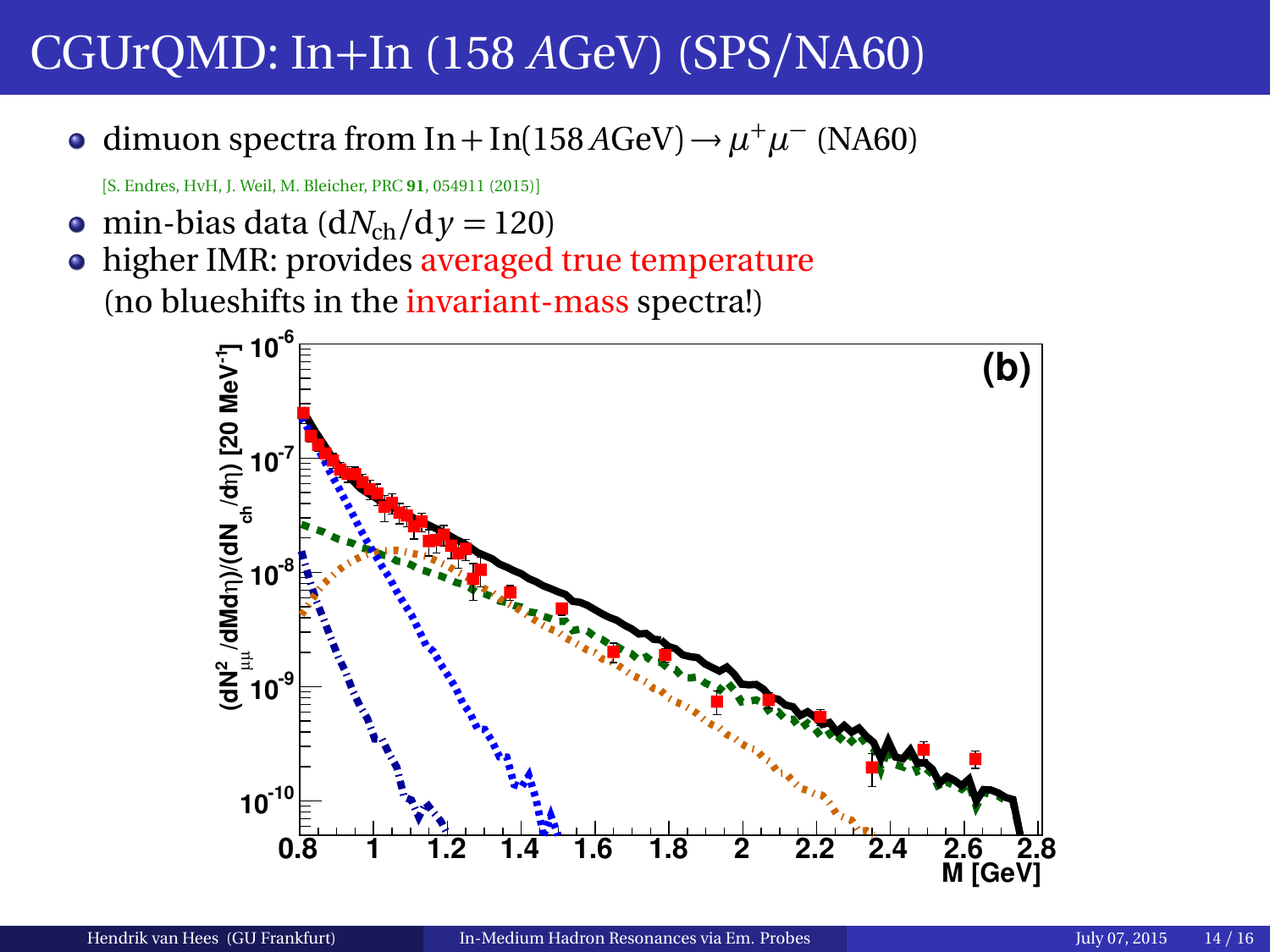dimuon spectra from In + In(158 *A*GeV) →  $\mu^+\mu^-$  (NA60)

[S. Endres, HvH, J. Weil, M. Bleicher, PRC **91**, 054911 (2015)]

• min-bias data  $\left(\frac{dN_{ch}}{dy}\right) = 120$  $p_T < 0.2$  GeV

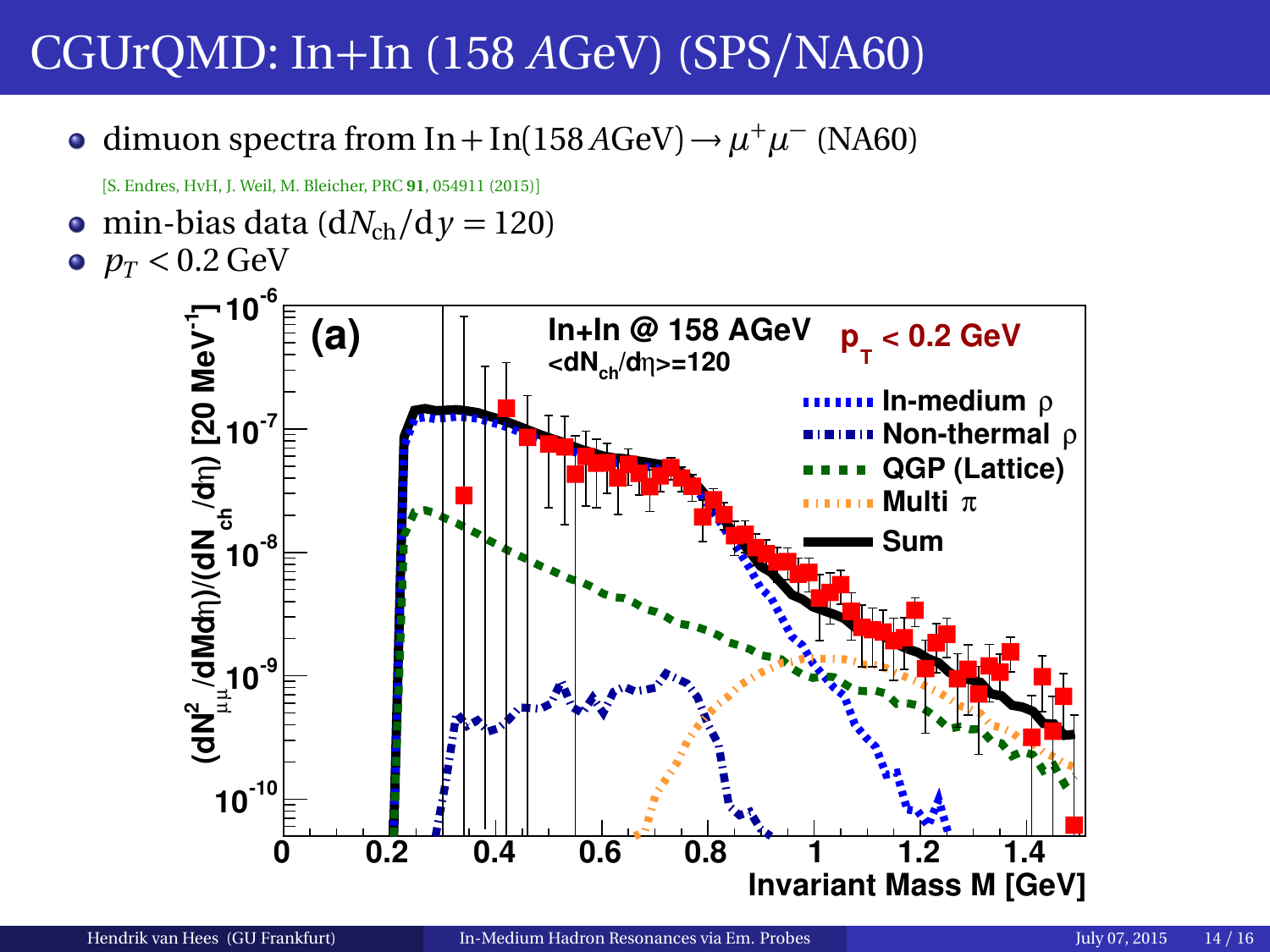dimuon spectra from In + In(158 *A*GeV) →  $\mu^+\mu^-$  (NA60)

[S. Endres, HvH, J. Weil, M. Bleicher, PRC **91**, 054911 (2015)]

• min-bias data  $\left(\frac{dN_{ch}}{dy}\right) = 120$  $0.2 \text{ GeV} < p_T < 0.4 \text{ GeV}$ 

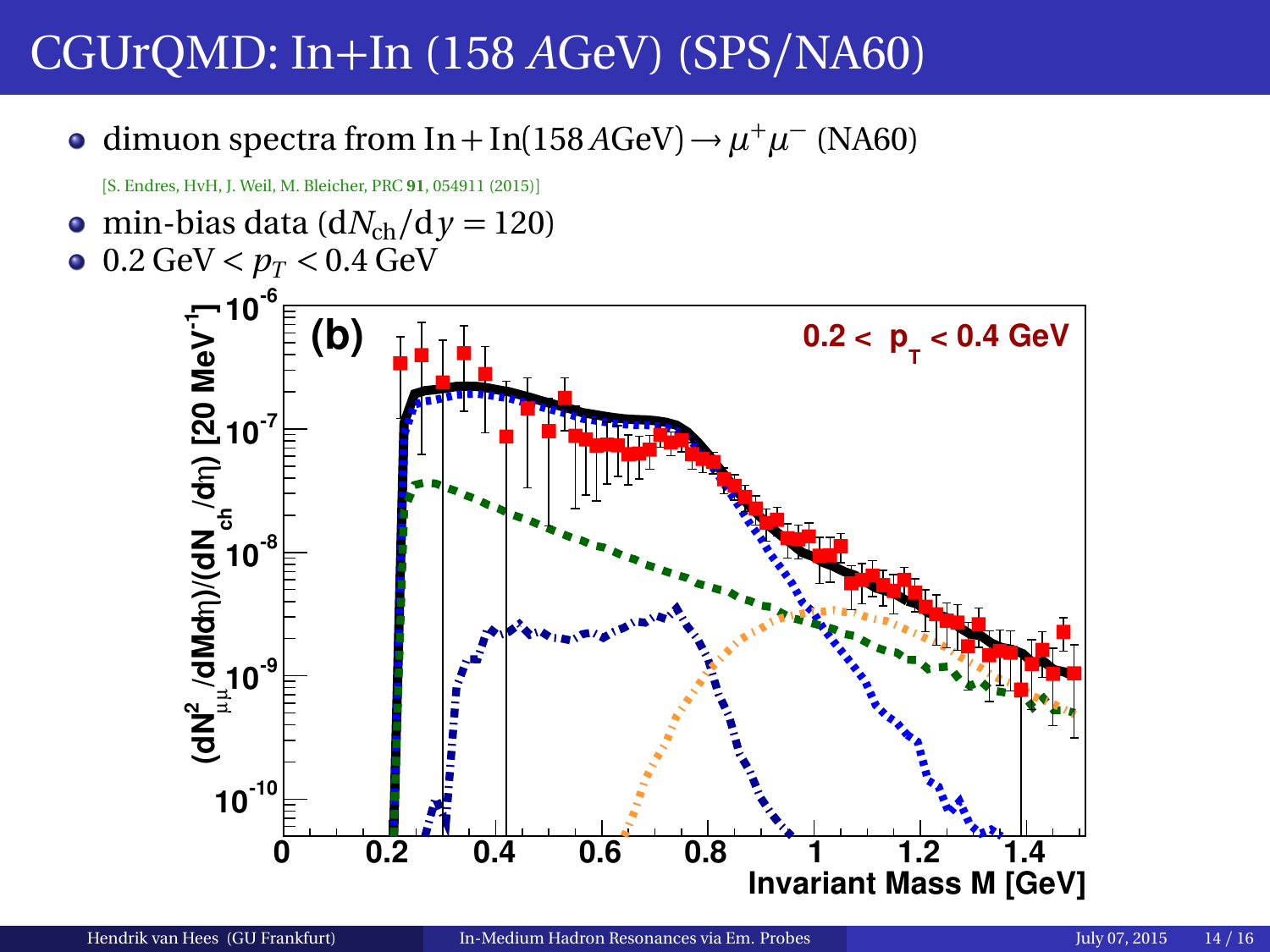dimuon spectra from In + In(158 *A*GeV) →  $\mu^+\mu^-$  (NA60)

[S. Endres, HvH, J. Weil, M. Bleicher, PRC **91**, 054911 (2015)]

• min-bias data  $\left(\frac{dN_{ch}}{dy}\right) = 120$  $0.4 \text{ GeV} < p_T < 0.6 \text{ GeV}$ 

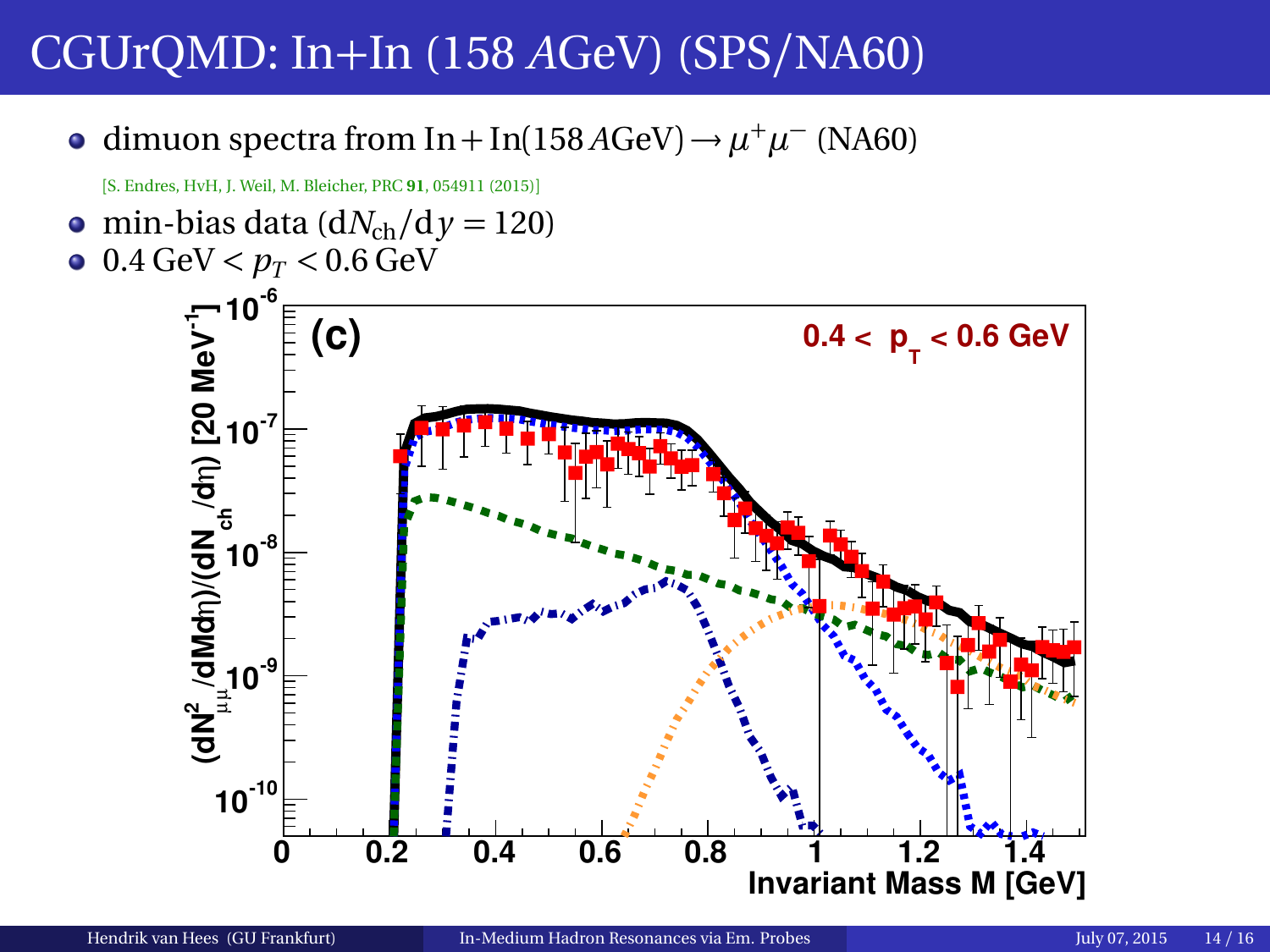dimuon spectra from In + In(158 *A*GeV) →  $\mu^+\mu^-$  (NA60)

[S. Endres, HvH, J. Weil, M. Bleicher, PRC **91**, 054911 (2015)]

• min-bias data  $\left(\frac{dN_{ch}}{dy}\right) = 120$  $\bullet$  0.6 GeV  $< p_T < 0.8$  GeV

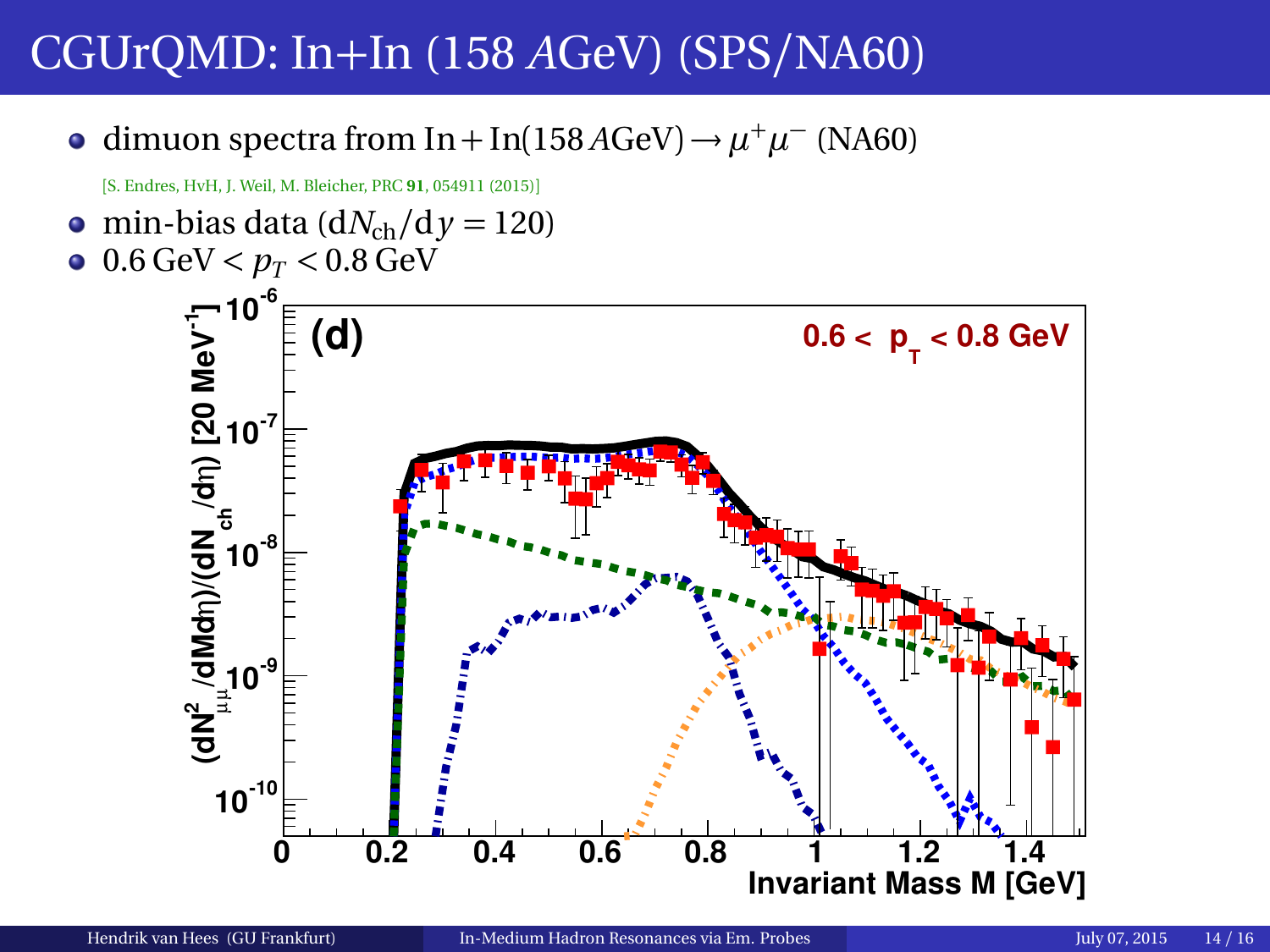dimuon spectra from In + In(158 *A*GeV) →  $\mu^+\mu^-$  (NA60)

[S. Endres, HvH, J. Weil, M. Bleicher, PRC **91**, 054911 (2015)]

• min-bias data  $\left(\frac{dN_{ch}}{dy}\right) = 120$  $\bullet$  0.8 GeV  $< p_T < 1.0$  GeV

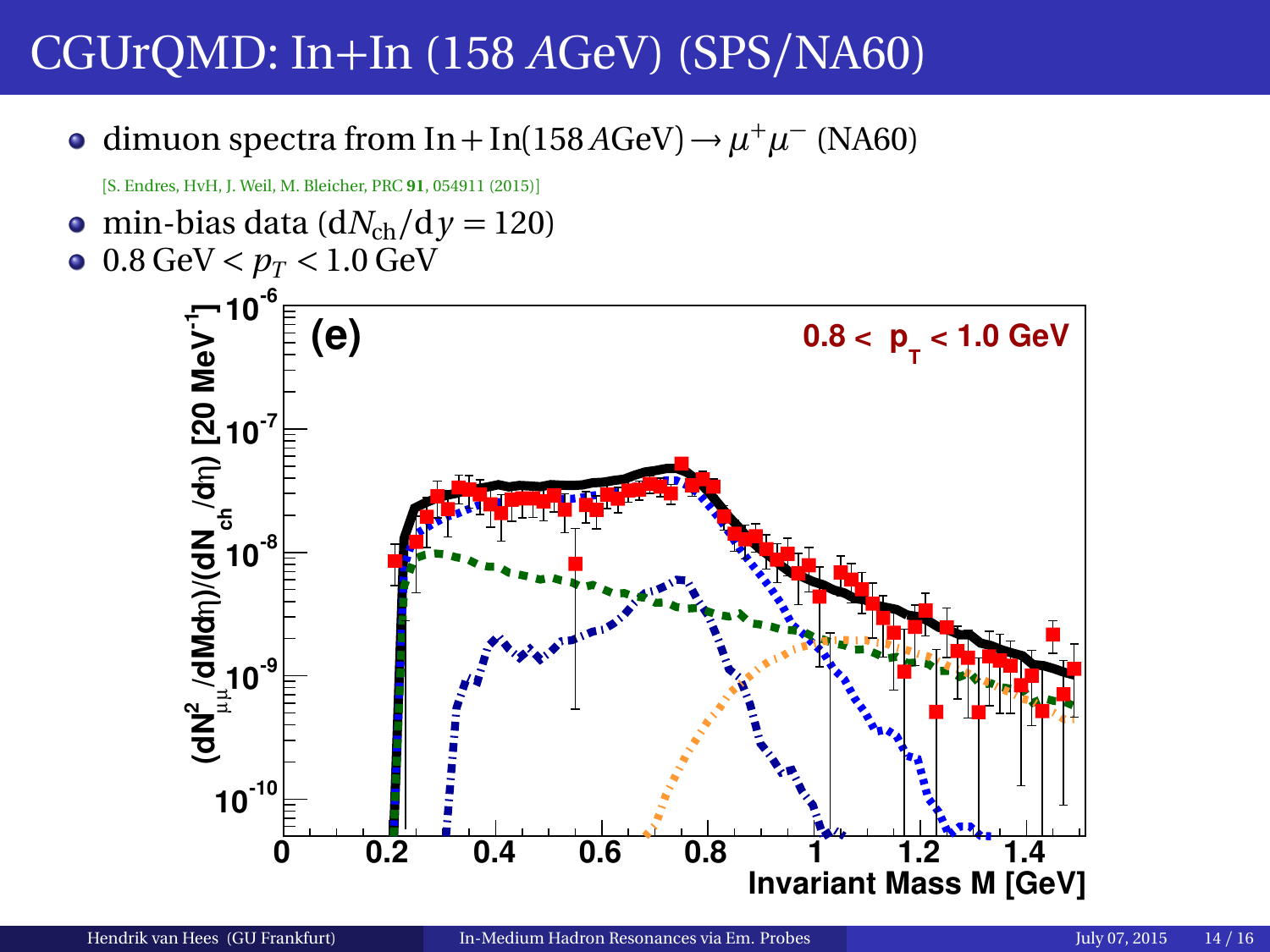dimuon spectra from In + In(158 *A*GeV) →  $\mu^+\mu^-$  (NA60)

[S. Endres, HvH, J. Weil, M. Bleicher, PRC **91**, 054911 (2015)]

• min-bias data  $\left(\frac{dN_{ch}}{dy}\right) = 120$  $1.0 \text{ GeV} < p_T < 1.2 \text{ GeV}$  $\bullet$ 

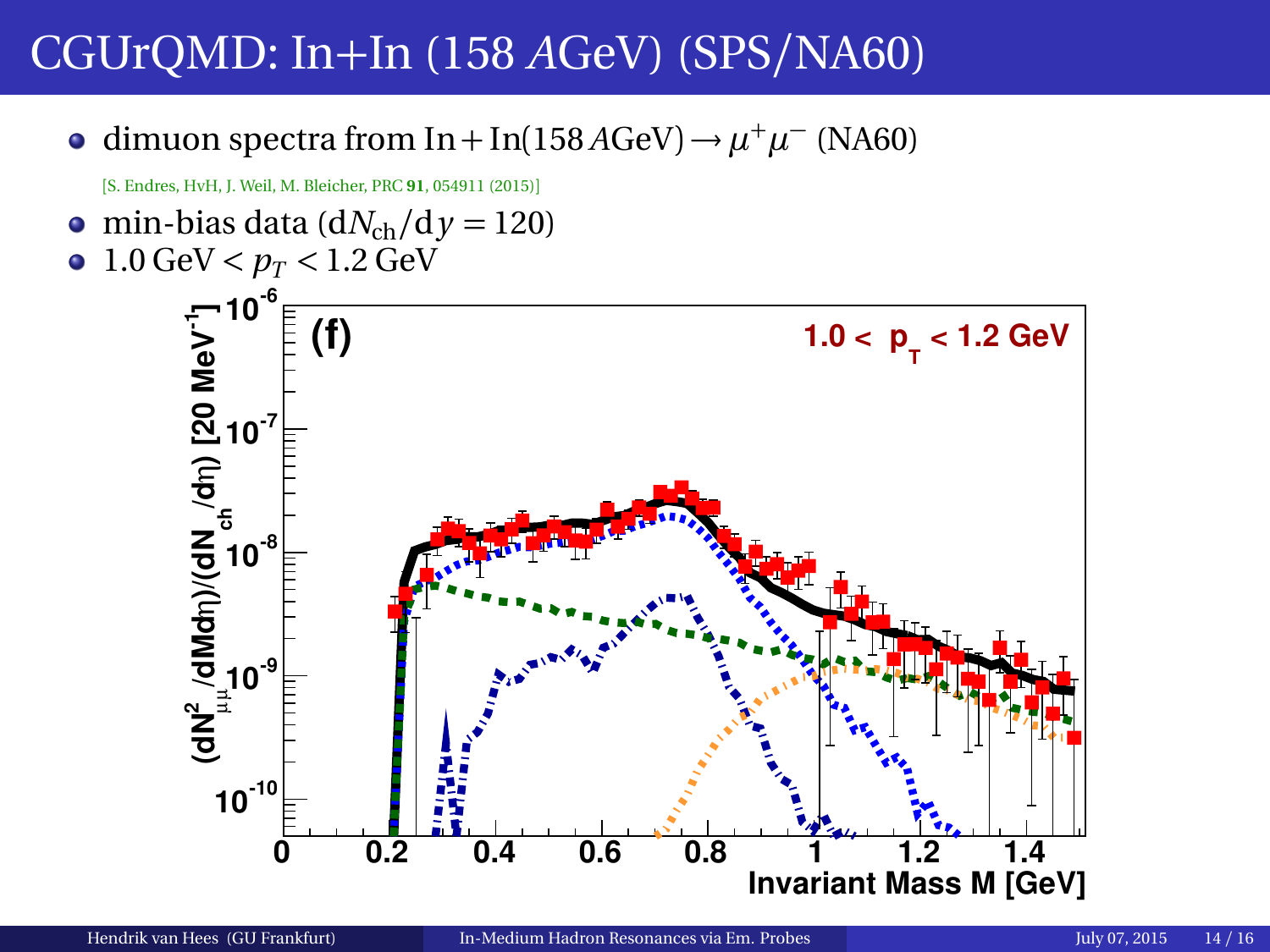dimuon spectra from In + In(158 *A*GeV) →  $\mu^+\mu^-$  (NA60)

[S. Endres, HvH, J. Weil, M. Bleicher, PRC **91**, 054911 (2015)]

• min-bias data  $\left(\frac{dN_{ch}}{dy}\right) = 120$  $1.2 \text{ GeV} < p_T < 1.4 \text{ GeV}$  $\bullet$ 

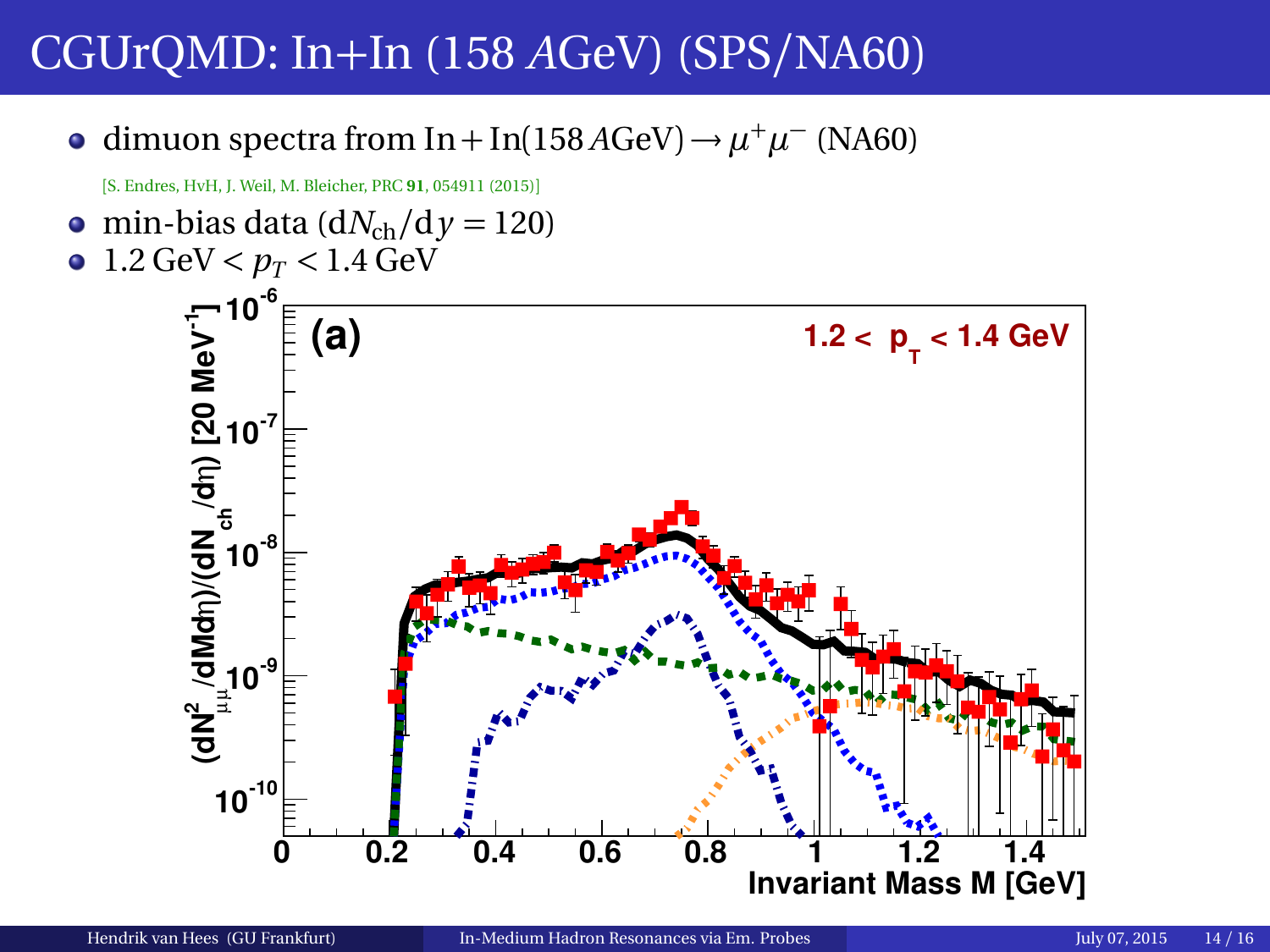dimuon spectra from In + In(158 *A*GeV) →  $\mu^+\mu^-$  (NA60)

[S. Endres, HvH, J. Weil, M. Bleicher, PRC **91**, 054911 (2015)]

• min-bias data  $\left(\frac{dN_{ch}}{dy}\right) = 120$  $1.4 \text{ GeV} < p_T < 1.6 \text{ GeV}$  $\bullet$ 

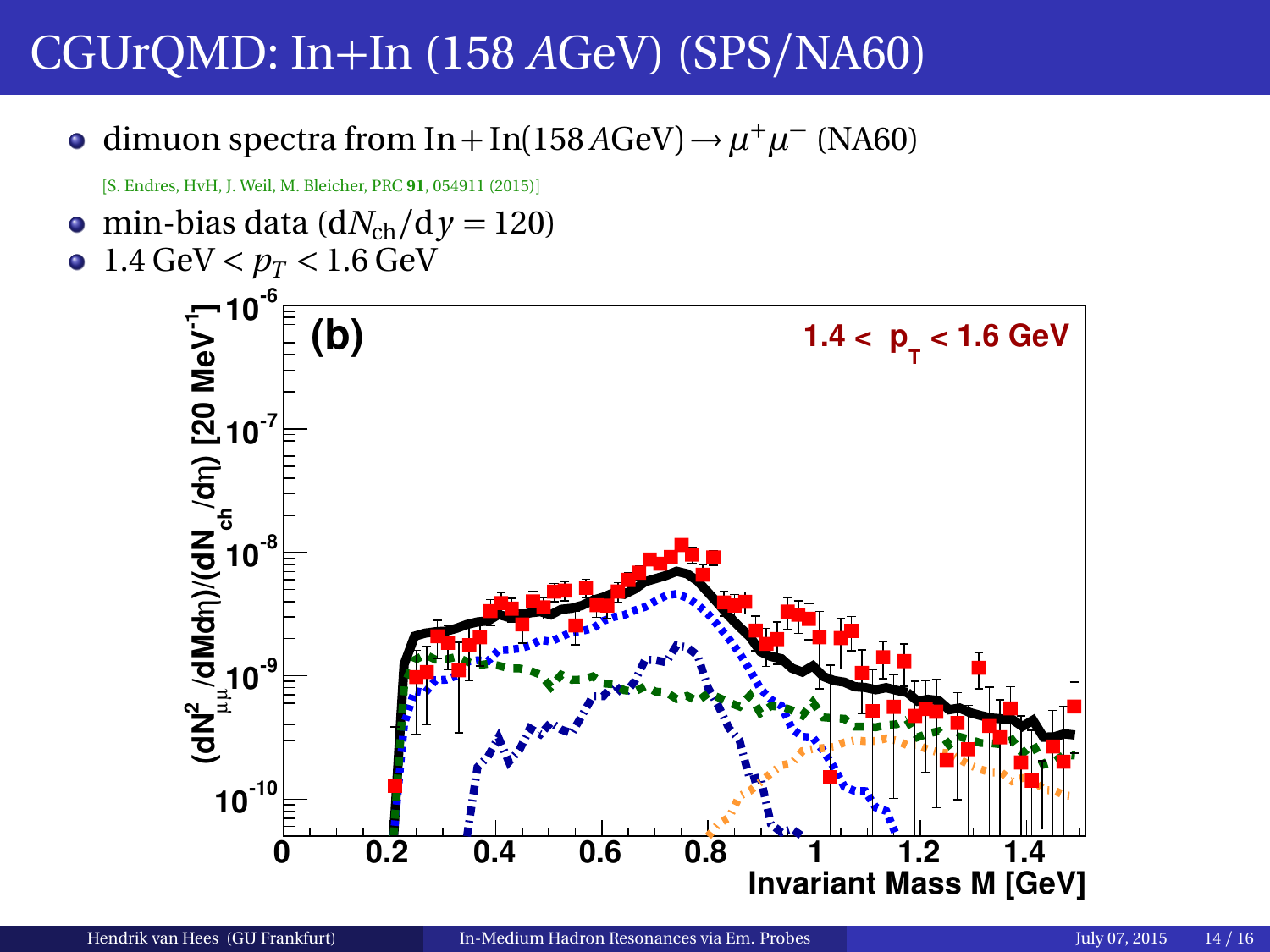dimuon spectra from In + In(158 *A*GeV) →  $\mu^+\mu^-$  (NA60)

[S. Endres, HvH, J. Weil, M. Bleicher, PRC **91**, 054911 (2015)]

• min-bias data  $\left(\frac{dN_{ch}}{dy}\right) = 120$  $1.6 \text{ GeV} < p_T < 1.8 \text{ GeV}$  $\bullet$  **-6 10 /dN<sup>2</sup>/dMdn**)/(**dN** <sub>ch</sub> (d 1)<br>|d<br>|d<br>|d<br>|d **(C)**  $1.6 < p_{\text{T}} < 1.8 \text{ GeV}$  $10^{-7}$  $10^{3}$ **-9 10**

 $10^{-10}$ 

**0 0.2 0.4 0.6 0.8 1 1.2 1.4**

**Invariant Mass M [GeV]**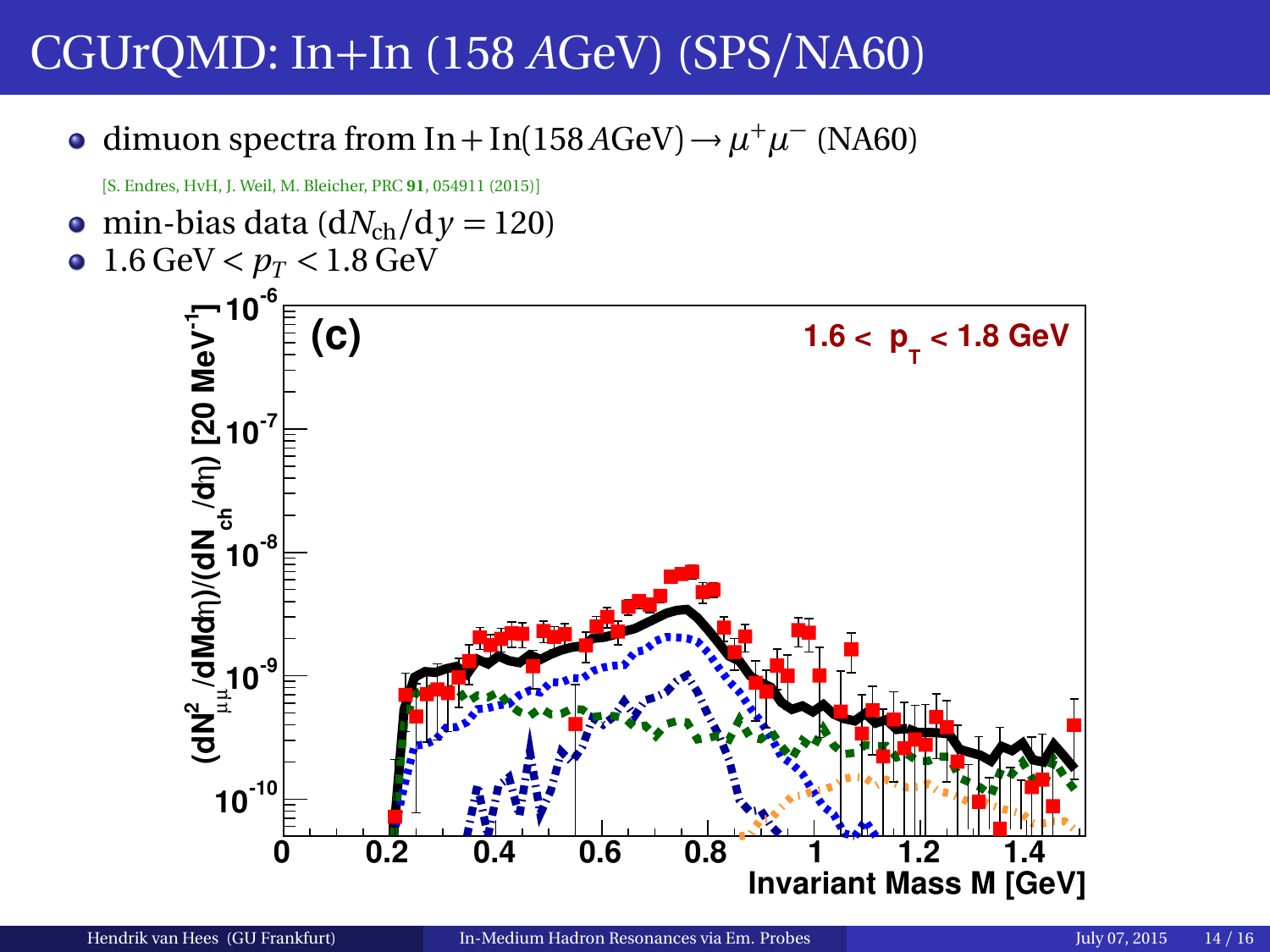dimuon spectra from In + In(158 *A*GeV) →  $\mu^+\mu^-$  (NA60)

[S. Endres, HvH, J. Weil, M. Bleicher, PRC **91**, 054911 (2015)]

• min-bias data  $\left(\frac{dN_{ch}}{dy}\right) = 120$  $1.8 \text{ GeV} < p_T < 2.0 \text{ GeV}$  $\bullet$ 

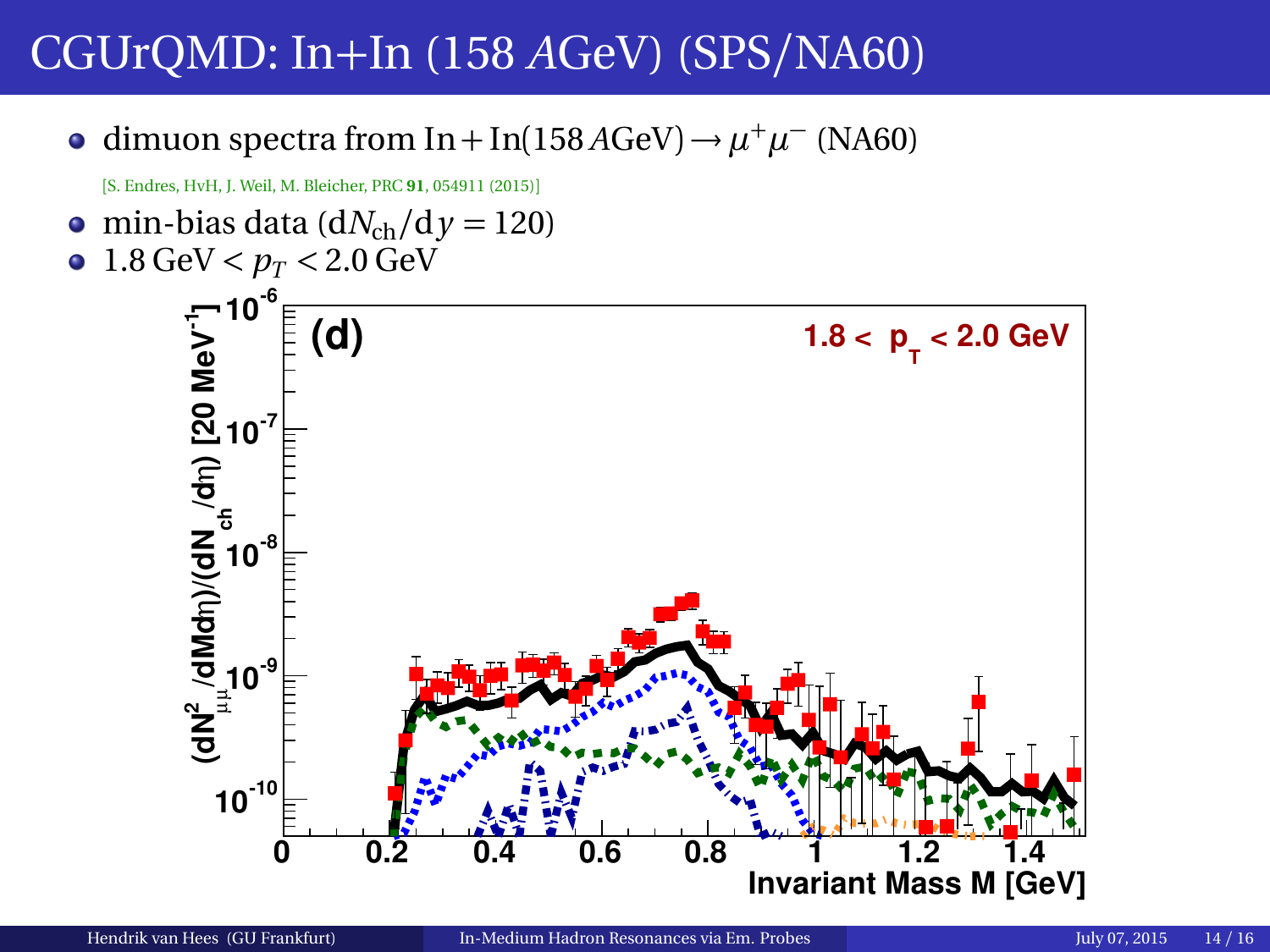dimuon spectra from In + In(158 *A*GeV) →  $\mu^+\mu^-$  (NA60)

[S. Endres, HvH, J. Weil, M. Bleicher, PRC **91**, 054911 (2015)]

• min-bias data  $\left(\frac{dN_{ch}}{dy}\right) = 120$  $\bullet$  2.0 GeV  $< p_T < 2.2$  GeV **/dN<sup>2</sup>/dMdn**)/(**dN** <sub>ch</sub> (d 1)<br>|d<br>|d<br>|d<br>|d **-6 10**  $10^{3}$  $10^{-7}$ **(e) 2.0** <  $p_{T}$  < 2.2 GeV

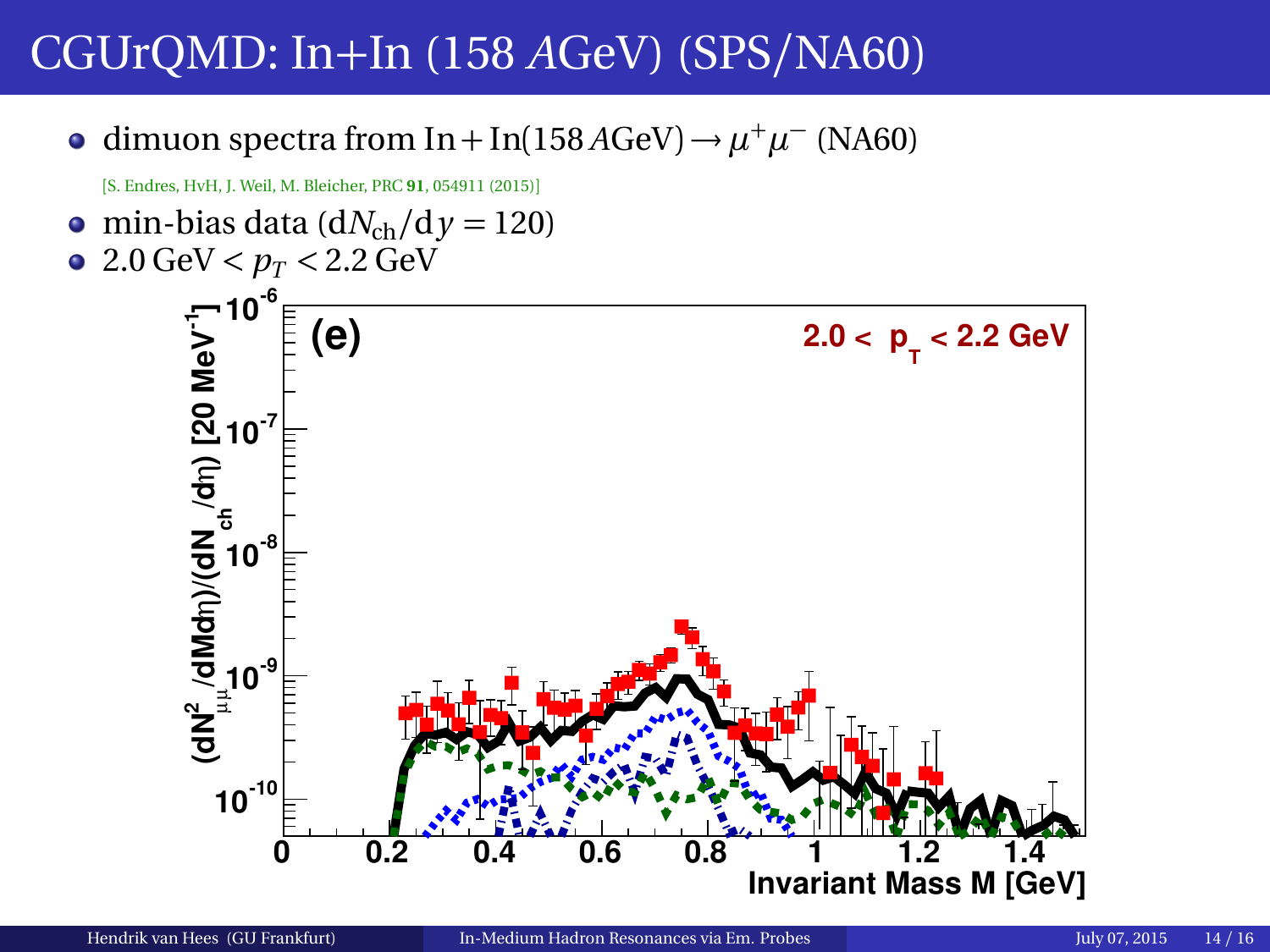dimuon spectra from In + In(158 *A*GeV) →  $\mu^+\mu^-$  (NA60)

[S. Endres, HvH, J. Weil, M. Bleicher, PRC **91**, 054911 (2015)]

• min-bias data  $\left(\frac{dN_{ch}}{dy}\right) = 120$  $\bullet$  2.2 GeV  $< p_T < 2.4$  GeV **-6 10**  $10^{3}$  $10^{-7}$ **(f)**  $2.2 < p_{\text{T}} < 2.4 \text{ GeV}$ 

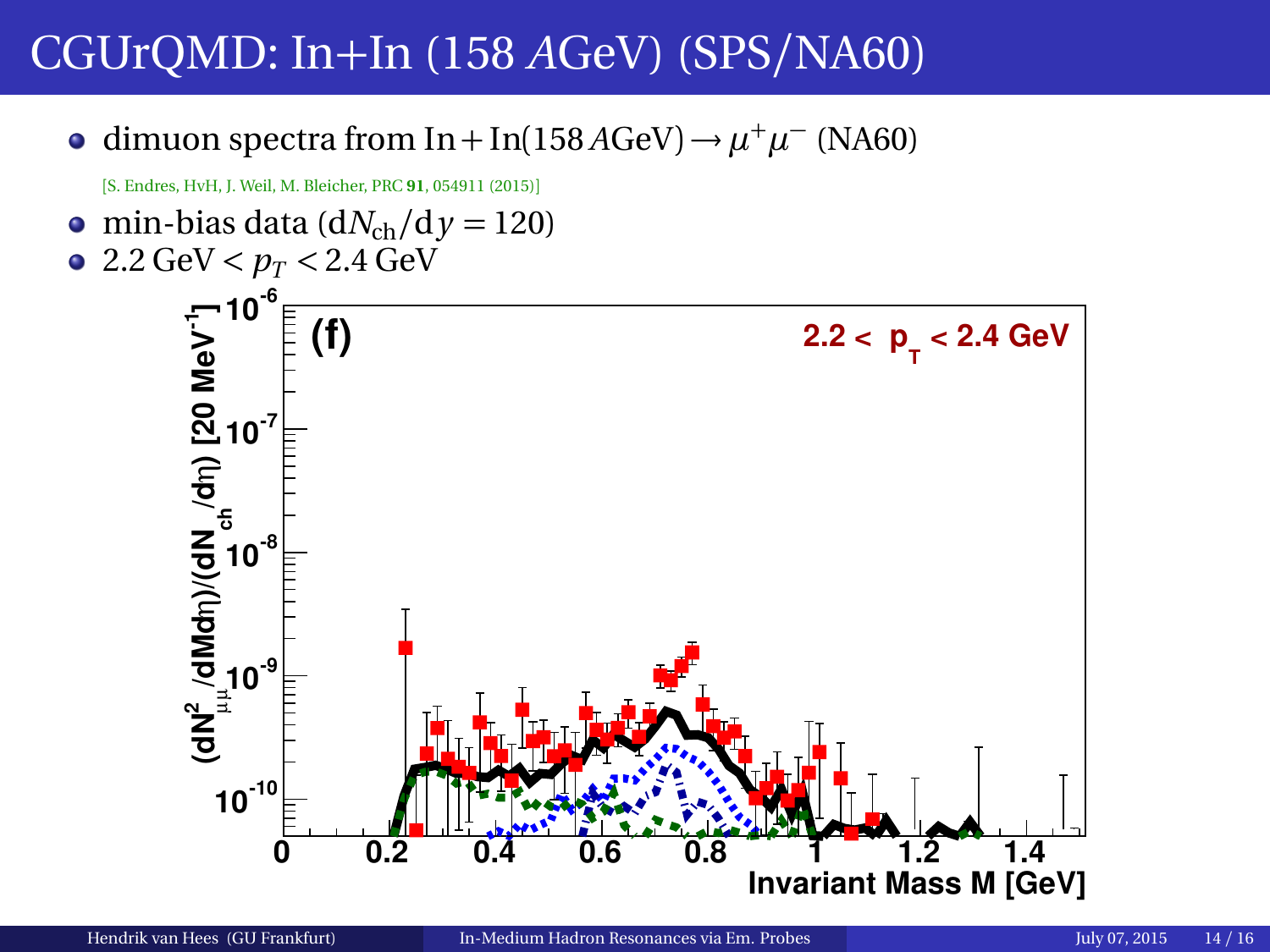dimuon spectra from In + In(158 *A*GeV) →  $\mu^+ \mu^-$  (NA60)

[S. Endres, HvH, J. Weil, M. Bleicher, PRC **91**, 054911 (2015)]

 $\bullet$  min-bias data (d*N*<sub>ch</sub>/d *y* = 120)

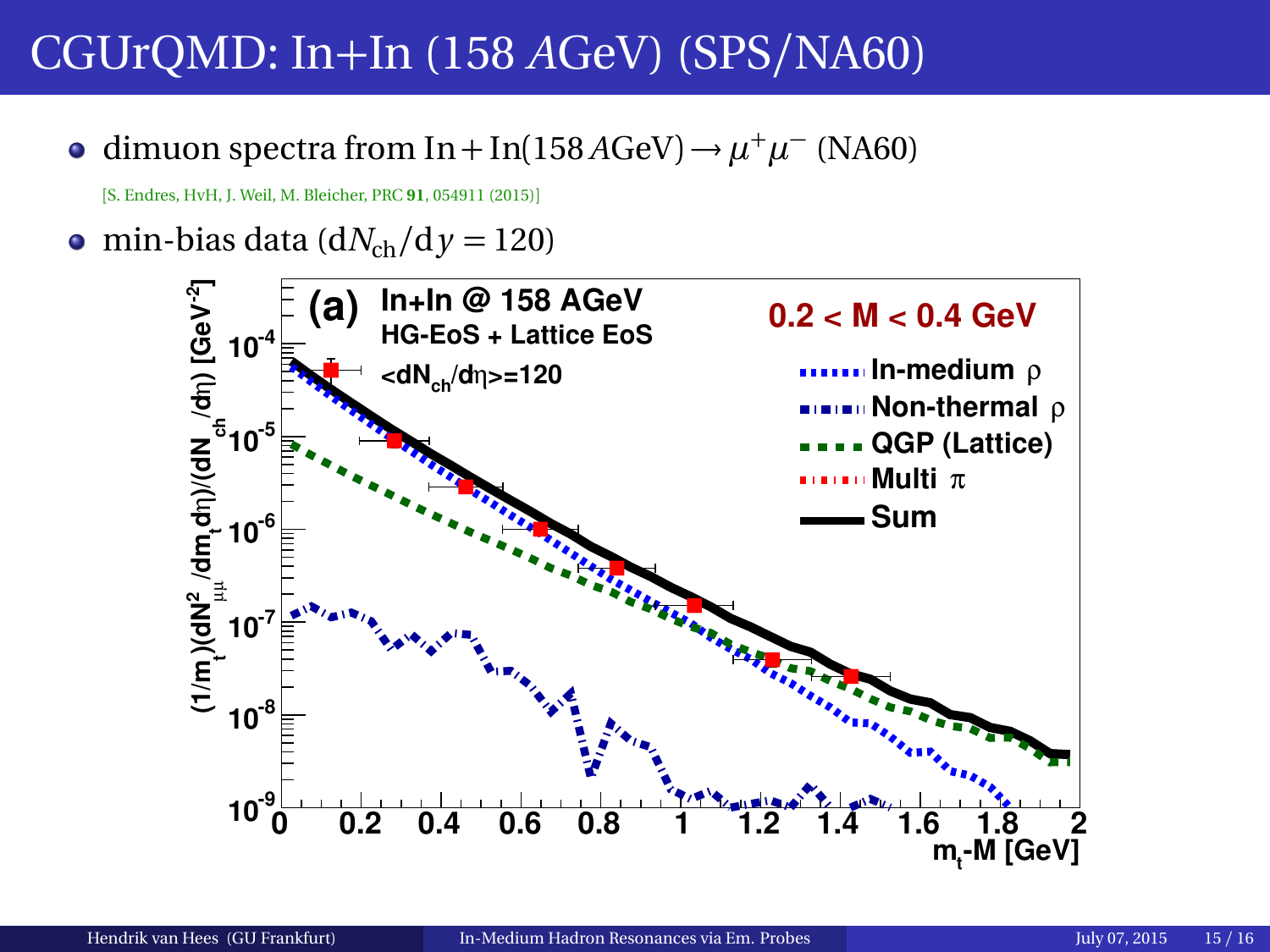dimuon spectra from In + In(158 *A*GeV) →  $\mu^+ \mu^-$  (NA60)

[S. Endres, HvH, J. Weil, M. Bleicher, PRC **91**, 054911 (2015)]

• min-bias data ( $dN_{ch}/dy = 120$ )

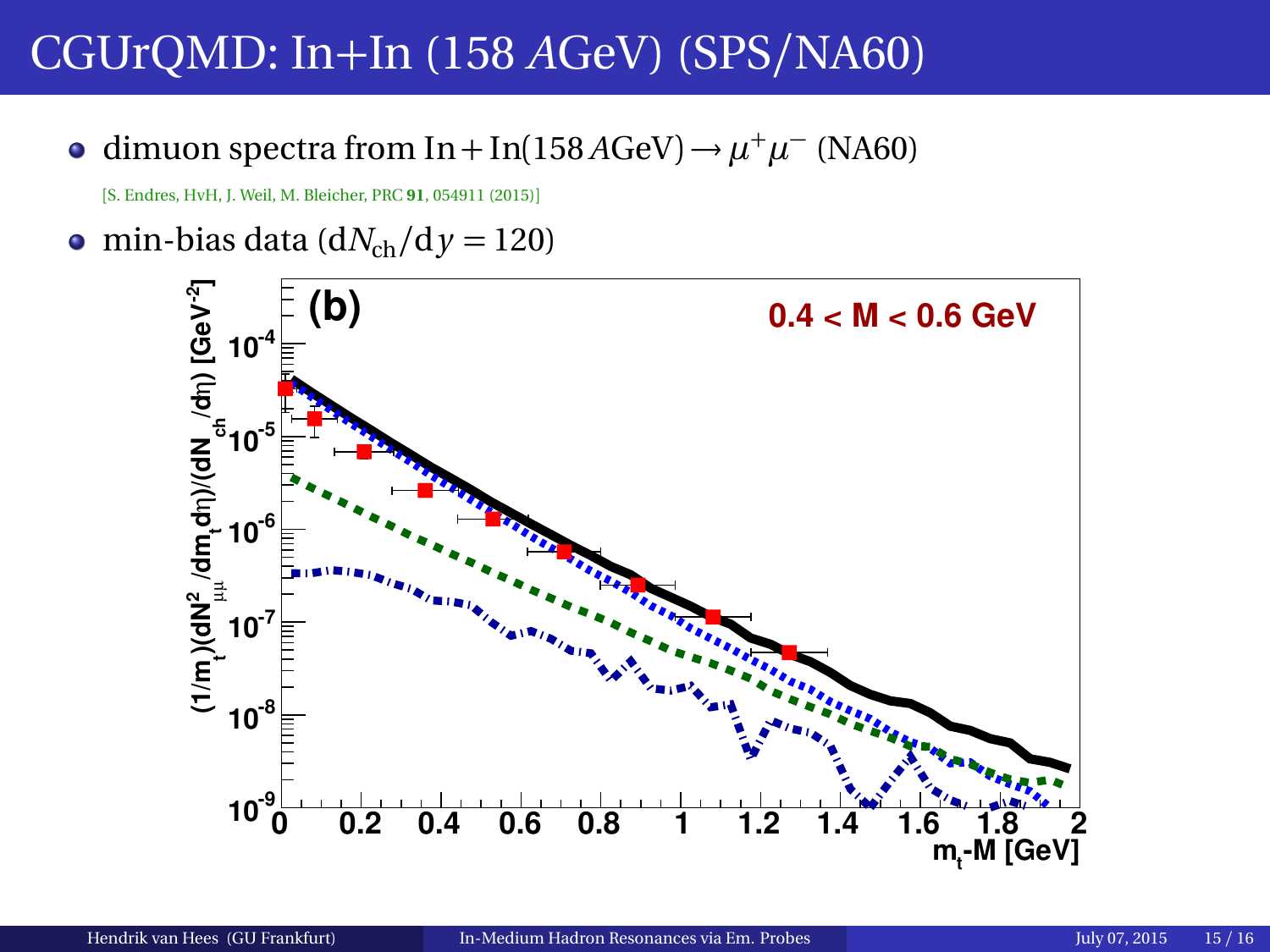dimuon spectra from In + In(158 *A*GeV) →  $\mu^+ \mu^-$  (NA60)

[S. Endres, HvH, J. Weil, M. Bleicher, PRC **91**, 054911 (2015)]

• min-bias data ( $dN_{ch}/dy = 120$ )

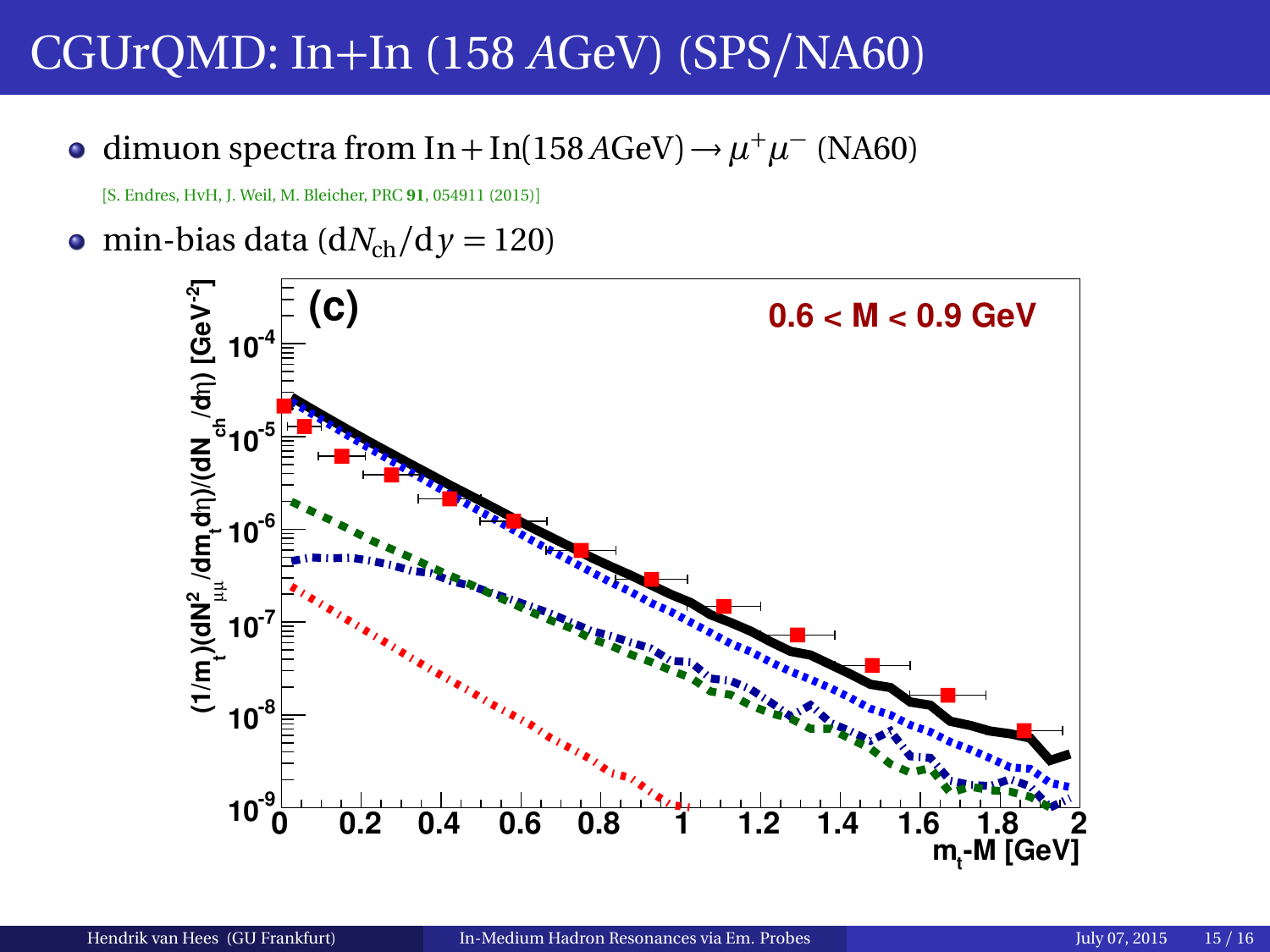dimuon spectra from In + In(158 *A*GeV) →  $\mu^+ \mu^-$  (NA60)

[S. Endres, HvH, J. Weil, M. Bleicher, PRC **91**, 054911 (2015)]

• min-bias data ( $dN_{ch}/dy = 120$ )